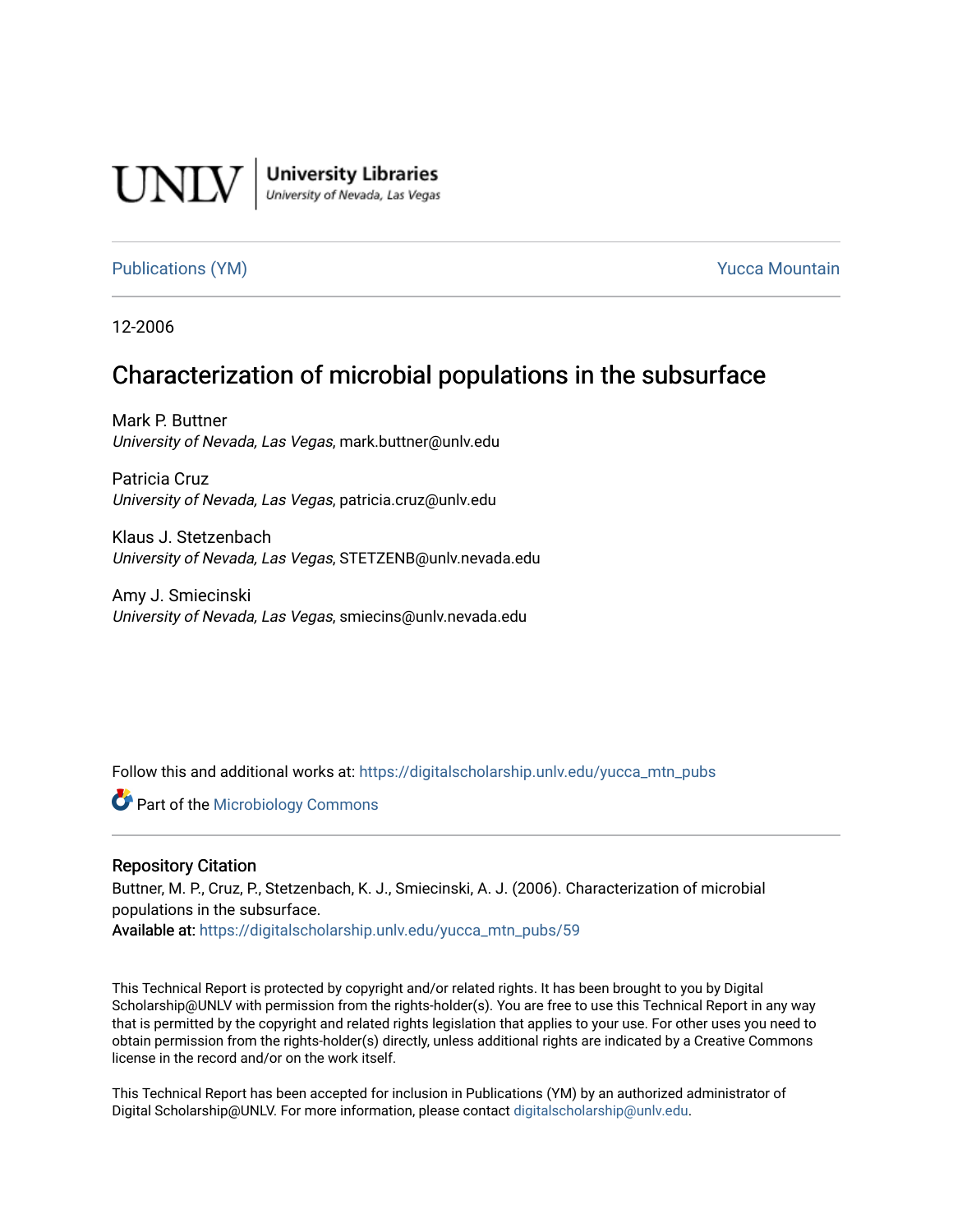

# **TECHNICAL REPORT**

| Title:                                   | <b>Characterization of Microbial Populations in the Subsurface</b> |                        |                       |  |  |
|------------------------------------------|--------------------------------------------------------------------|------------------------|-----------------------|--|--|
| <b>Document Identifier:</b><br>Task No.: |                                                                    | TR-06-007<br>ORD-RF-01 |                       |  |  |
| <b>REVISION.</b>                         | $\mathbf 0$                                                        |                        |                       |  |  |
| Author(s):                               | <b>Mark P. Buttner</b><br>Patricia Cruz                            |                        |                       |  |  |
| Approvals:<br>Principal<br>Investigator: | Klaus J. Stetzenbach                                               | signature              | $4$ Dec 06<br>date    |  |  |
| QA Manager:                              | Amy J. Smiecinski                                                  | signature              | $12 - 4 - 06$<br>date |  |  |

QAP-3.4-2 Rev. 10/13/2006

 $\overline{a}$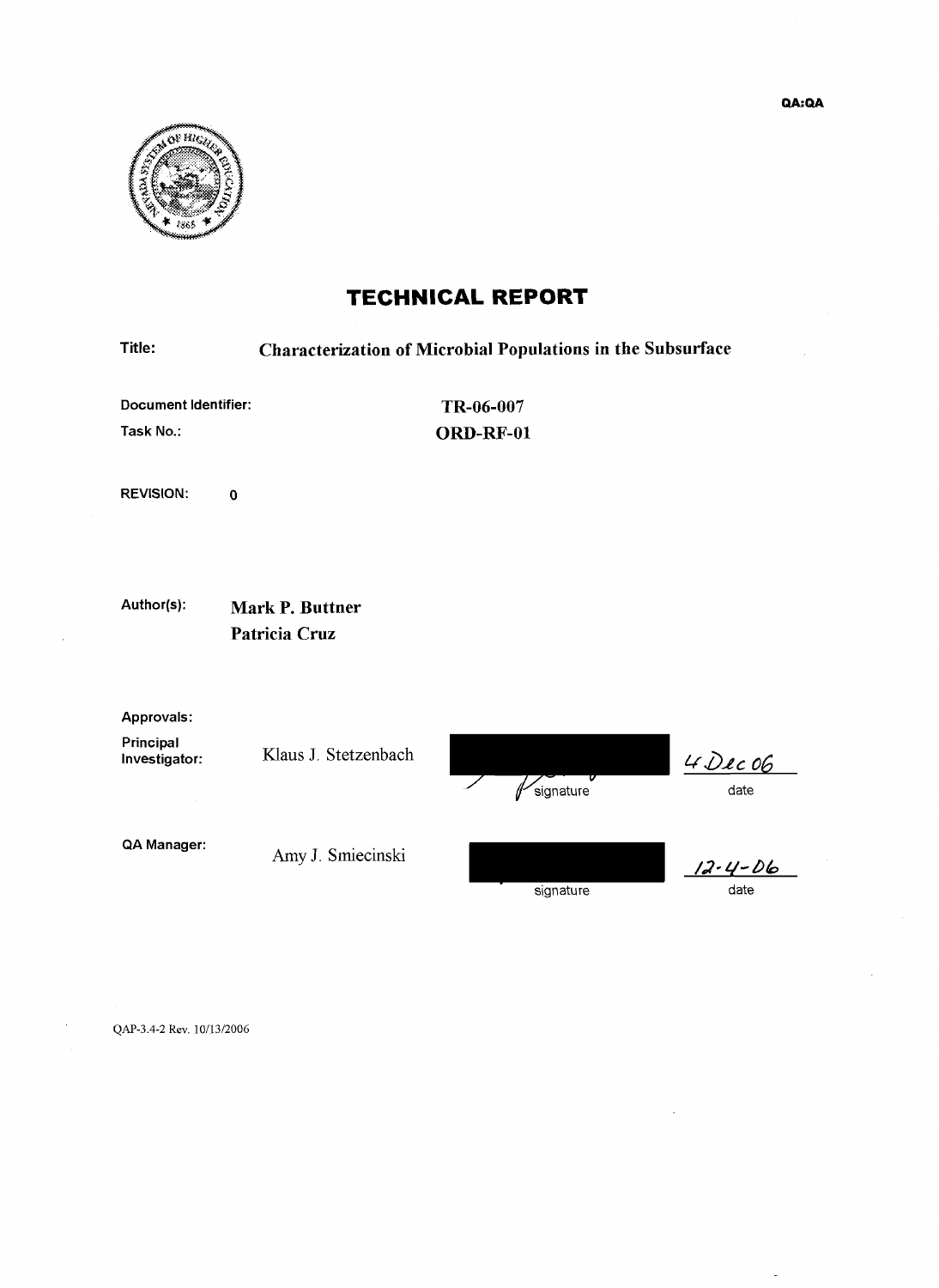|      |                | <b>1.0. TABLE OF CONTENTS</b>                                      |
|------|----------------|--------------------------------------------------------------------|
| SEC. | <b>TITLE</b>   | <b>PAGE</b>                                                        |
| 1.0  |                |                                                                    |
|      | 1.1            |                                                                    |
| 2.0  | <b>PURPOSE</b> |                                                                    |
|      | 2.1            |                                                                    |
|      | 2.2            |                                                                    |
| 3.0  |                |                                                                    |
| 4.0  |                |                                                                    |
| 5.0  |                | <b>METHODS AND MATERIALS</b>                                       |
|      | 5.1            |                                                                    |
|      | 5.2            |                                                                    |
|      | 5.3            |                                                                    |
|      |                | 5.3.1                                                              |
|      |                | 5.3.2                                                              |
|      |                | 5.3.3                                                              |
|      |                | 5.3.4                                                              |
|      |                | 5.3.5                                                              |
|      |                | 5.3.6                                                              |
|      |                | 5.3.7                                                              |
|      | 5.4            |                                                                    |
| 6.0  |                |                                                                    |
| 7.0  |                | RESULTS, DISCUSSION AND CONCLUSIONS                                |
|      | 7.1            |                                                                    |
|      |                | 7.1.1                                                              |
|      |                | Subtask 3: Laboratory Studies and Protocol Development 12<br>7.1.2 |
|      |                |                                                                    |
|      |                | 7.1.2.2                                                            |
|      |                | 7.1.3                                                              |
|      |                | 7.1.4                                                              |
|      | 7.2            |                                                                    |
| 8.0  |                | <b>INPUTS AND REFERENCES</b>                                       |
|      | 8.1            |                                                                    |
|      | 8.2            |                                                                    |
| 9.0  |                |                                                                    |
| 10.0 |                |                                                                    |

# **1.0. TABLE OF CONTENTS**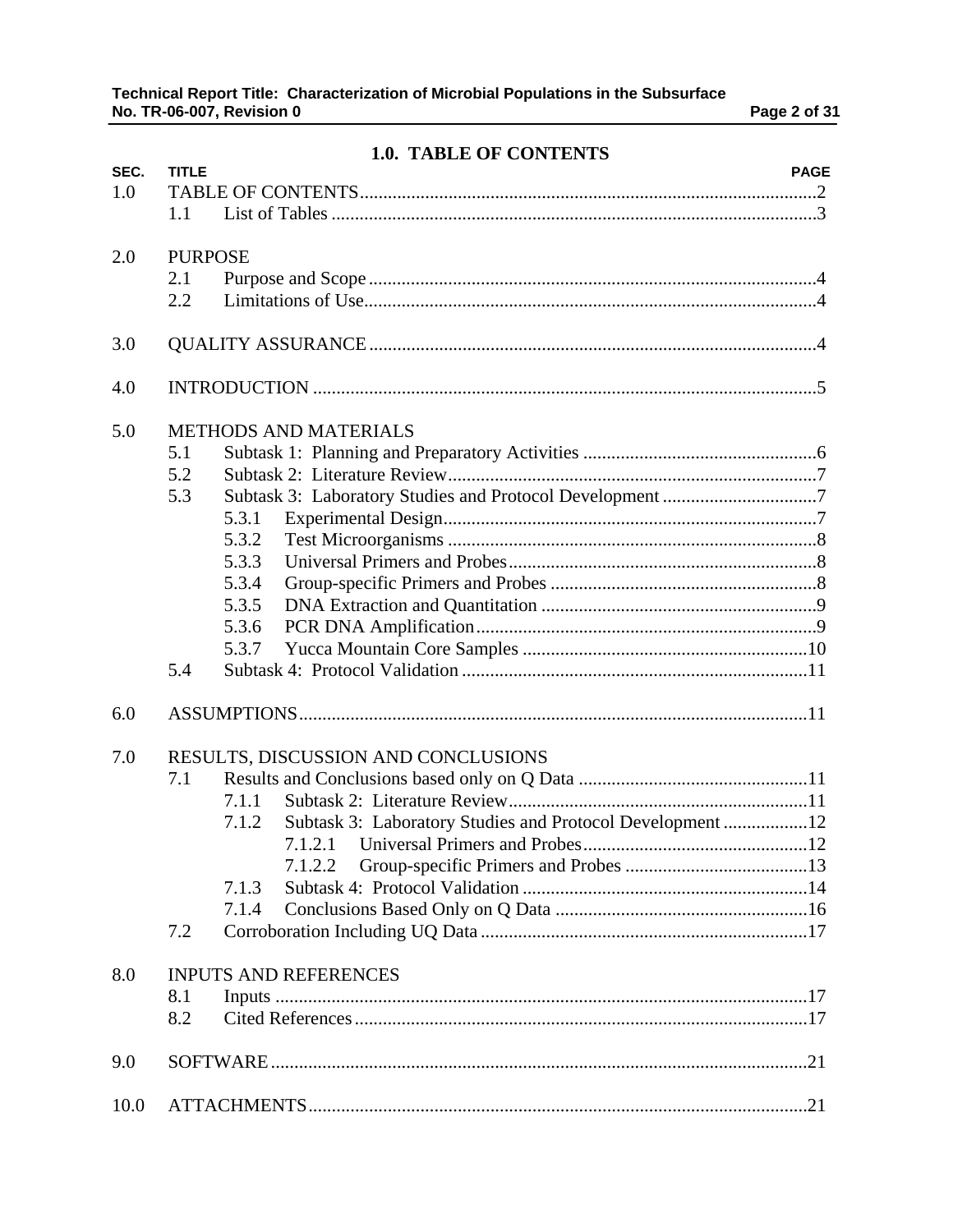# **1.1. List of Tables**

| Table 1:  |                                                                               |  |
|-----------|-------------------------------------------------------------------------------|--|
| Table 2:  |                                                                               |  |
| Table 3:  | Candidate universal bacterial TaqMan® primer and probe sequences 24           |  |
| Table 4:  | DNA amplification results obtained for the validation of universal primers 25 |  |
| Table 5:  | Candidate gram-positive bacterial TaqMan® primer and probe sequences26        |  |
| Table 6:  | Amplification results obtained for the validation of gram-positive primers 27 |  |
| Table 7:  | Amplification results obtained for the validation of Actinobacteria primers28 |  |
| Table 8:  | Universal QPCR results obtained for Yucca Mountain core samples29             |  |
| Table 9:  | Gram-positive QPCR results obtained for Yucca Mountain core samples 30        |  |
| Table 10: | Actinobacteria QPCR results obtained for Yucca Mountain core samples31        |  |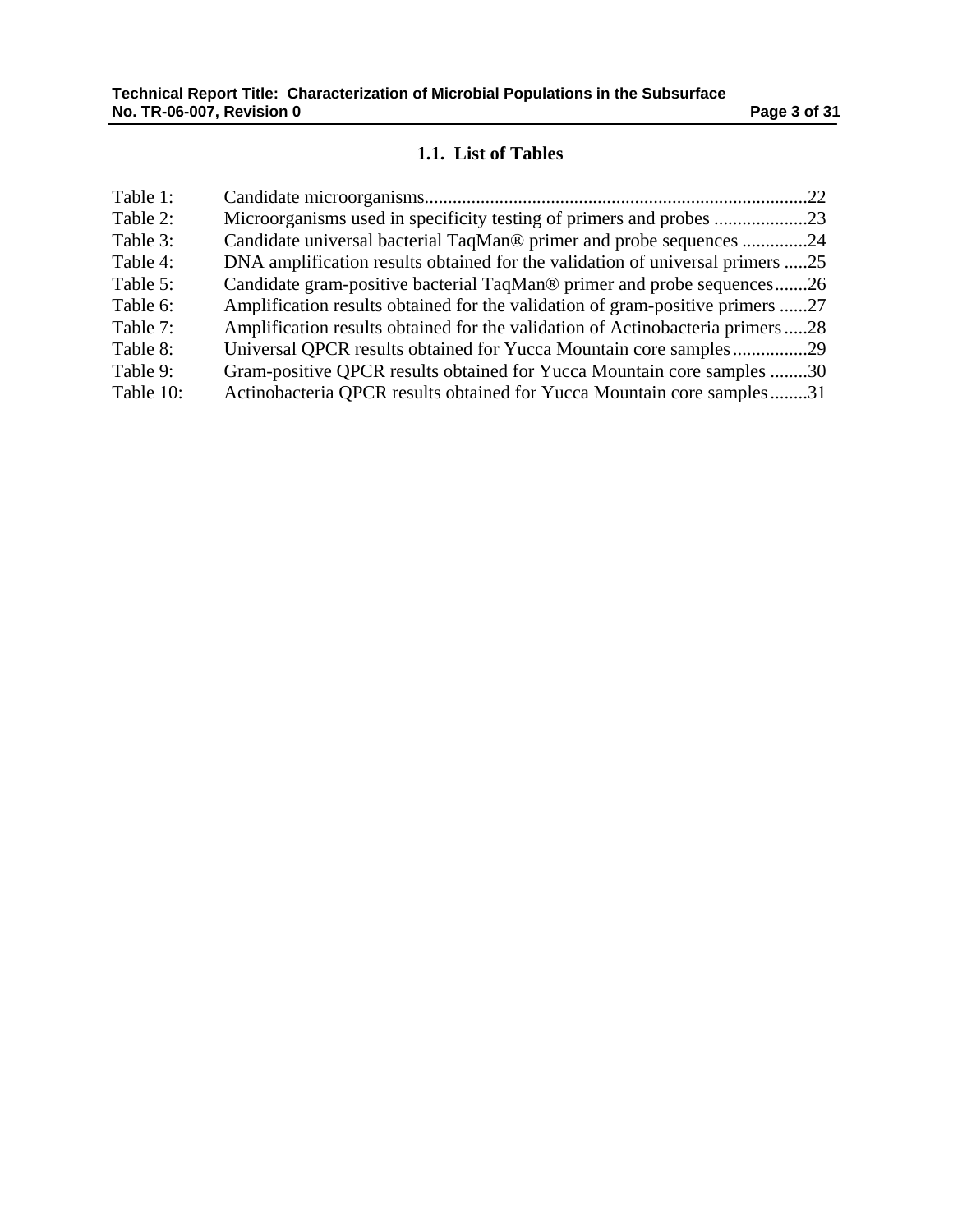#### **2.0 PURPOSE**

### 2.1 **Purpose and Scope**

This task is part of a cooperative agreement between the UNLV Research Foundation and the U.S. Department of Energy (#DE-FC28-04RW12237) titled "Yucca Mountain Groundwater Characterization". The work was conducted in the Harry Reid Center for Environmental Studies, Microbiology Division of the University of Nevada, Las Vegas from October 1, 2004 to September 30, 2006. The overall goal of this research was to investigate the phenomena that affect the fate and transport of radionuclides in the environment. The purpose of this task (ORD-RF-01), "Characterization of Microbial Activity", was to develop a molecular biological method for the characterization of the microbial population indigenous to the Yucca Mountain Project site, with emphasis in detection and measurement of species or groups of microorganisms that could be involved in actinide and/or metal reduction, and subsurface transport. To quantify and characterize the microbial populations, including microorganisms that may be viable but are not currently physiologically active, a molecular biological approach was utilized to amplify and detect microbial DNA present in the subsurface. This approach, termed polymerase chain reaction (PCR), results in the amplification of DNA sequences that are unique to the groups of microorganisms of interest. Quantitative PCR (QPCR) assays were developed and used for the measurement of subsurface microbial populations. The protocols were evaluated in laboratory tests involving representative microbial species and genera, and tested by assaying available subsurface samples previously collected from the Yucca Mountain Project site. Other subtasks included Quality Assurance (QA) planning and preparation, and a literature review. This work was subject to the Nevada System of Higher Education (NSHE) QA Program requirements.

#### 2.2 **Limitations of Use**

Storage of cores for several years likely affected the microbial population concentration and composition and the results obtained in these experiments with QPCR analysis are for protocol evaluation purposes only. It is anticipated that the protocol developed will be used to confirm previously reported culturable bacteriological populations, and will expand the knowledge base of bacterial populations present to include those that were not detected due to the limitations of culture. This will provide a more complete determination of microbial populations that may affect the repository environment.

### **3.0 QUALITY ASSURANCE**

This report was written in accordance with the NSHE Quality Assurance Program. No subtask status was changed to non-Q. All conclusions of this report were based on qualified data; no unqualified data were used to support any conclusions.

NSHE procedures referenced in this report: IPLV-068, "Bacterial DNA Extraction and Purification," rev. 0 IPLV-069, "Electronic Cell Enumeration," rev. 0 IPLV-070, "DNA Amplification," rev. 1, DCN 2 **4.0 INTRODUCTION**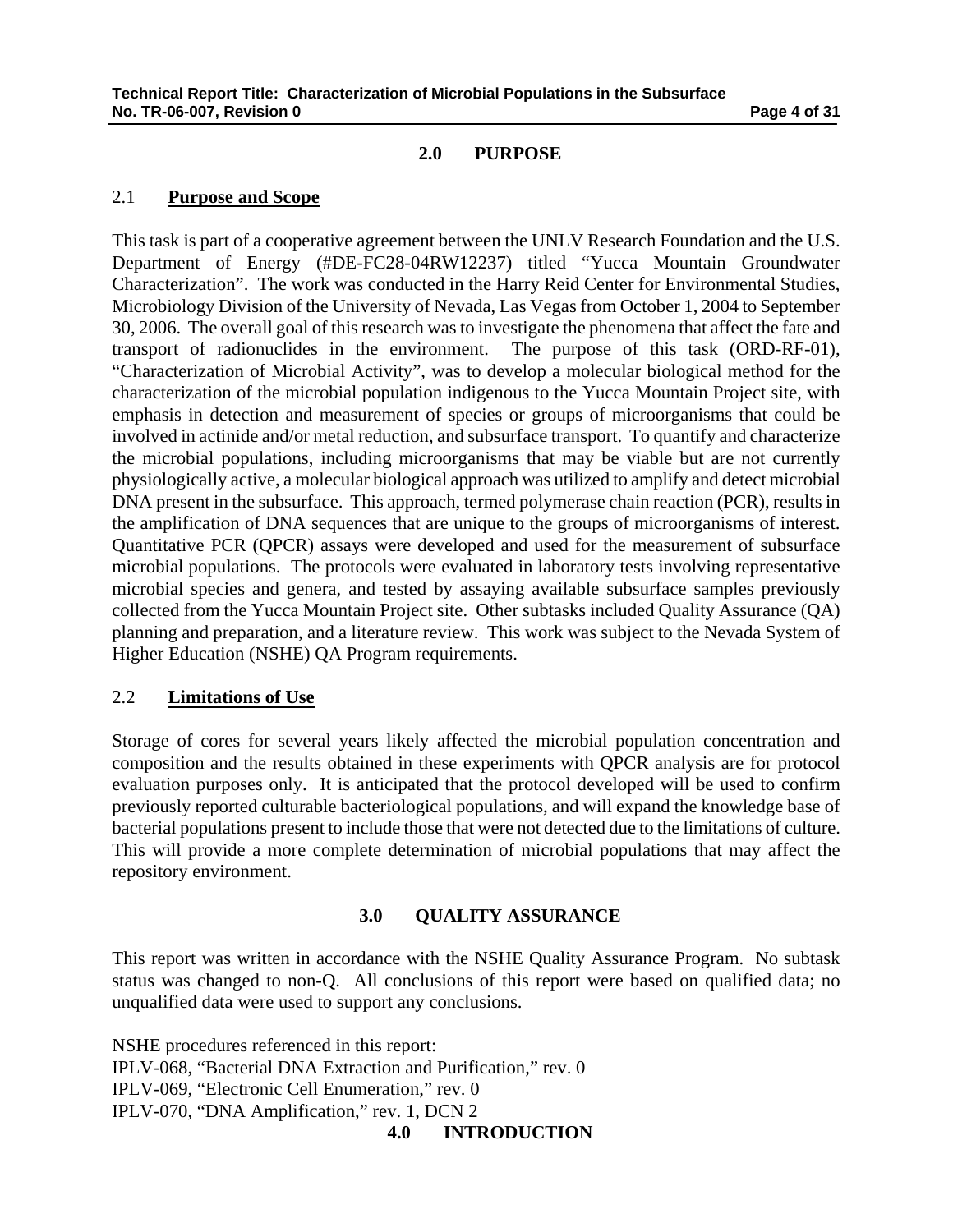The fate and transport of radionuclides can be influenced by microorganisms in the subsurface repository environment. This influence can be by direct action (e.g., reduction or complexation by siderophores) and indirect action (e.g., incorporation into the microorganism or sorption to the microbial surface that can result in passive colloidal transport as the organism moves through the subsurface). Barton *et al*. (1992) compiled a list of bacteria from various sources capable of binding, precipitating, absorbing, depositing, reducing and transforming various toxic elements, including *Aeromonas*, *Bacillus megaterium*, *Citrobacter*, *Desulfovibrio*, *Escherichia coli*, *Flavobacterium*, *Micrococcus lysodeikticus*, *Pseudomonas aeruginosa*, *P. maltophilia*, *P. mesophilica*, and *Wolinella succinogenes*. Migration of microorganisms in groundwater is accomplished by diffusion, advection or convective transport, and/or active movement (Harvey and Garabedian, 1991). The extent of bacterial sorption might be influenced by the electrostatic charges of both bacterial and solid surfaces, the production of extracellular polysaccharides, and cell hydrophobicity. McCarthy and Zachara (1989) reported that functional groups on bacterial cell surfaces bind metals. Also, it has been reported that the cell wall of gram-positive bacteria at circumneutral pH contains electropositive amino groups that can react with soluble anions (e.g.,  $SiO<sub>3</sub><sup>2</sup>$ ) through heavy metal cation bridges (Urrutia-Mera and Beveridge, 1993). Microbial exudates may be a source of organic material involved in sequestering metals and other organic substances (Harvey and Garabedian, 1991). Hydrophobic contaminants can adsorb to these cell products reducing their hydrophobicity and making them more soluble in water (McCarthy and Zachara, 1989). Geesey and Jang (1989) have shown that bacterial polymers exhibit binding affinity for metal cations (e.g., Cd, Co, Ni, Mn, Zn, Pb, and Cu). From these studies it can be inferred that indigenous microorganisms have the potential to affect actinide speciation and migration at the Yucca Mountain Project site if the waste containers are breached.

Previously conducted research demonstrated that a diverse microbiological population exists in the area (Amy, 1997; Amy *et al*., 1992 and 1993; Davis *et al.*, 1998; Haldeman and Amy 1993a and 1993b; Haldeman *et al*., 1993 and 1994; Hersman, 1997; Horn *et al.*, 1998a and 1998b; Horne and Meike, 1995 and 1996; Kieft *et al*., 1997; West *et al*., 1985). Over 60 isolates have been cultured from the site-related subsurface samples in the laboratory. Isolates that have been cultured include sulfate-reducing bacteria and members of the genera *Bacillus, Arthrobacter, Cellulomonas, Corynebacterium, Pseudomonas, Staphylococcus, Xanthomonas,* and *Flavobacterium.* Collectively, these microorganisms represent diverse consortia that include facultative aerobes/anaerobes, gramnegative and gram-positive bacteria, endospore-formers, denitrifiers, and metal reducers. From the perspective of actinide speciation, the most important of these are the metal reducers that are also likely to reduce the actinides, as well as facultative bacteria that are important in transitioning to an anaerobic reducing system that will promote actinide immobilization. Existing data were derived from traditional culture, direct count microscopy, and phospholipid analysis methods. Culture-based techniques identify less than 1% of all microbial populations in an environmental sample (Amann *et al*., 1995; Borneman *et al*., 1996). Microscopy provides data on total cell concentrations, but cannot assess viability or discriminate between genera or species. Phospholipid analysis provides information on microbial biomass and can be used to classify organisms by physiological traits, but different organisms share common lipid composition resulting in grouping of microbial populations rather than specific identification. In previous research at a deep-subsurface clay environment, the usefulness of molecular detection for subsurface organisms was demonstrated (Boivin-Jahns *et al*., 1996) and molecular methods have been shown to detect low numbers of organisms (Tsai and Olson, 1992). To quantify and characterize the microbial populations, including microorganisms that may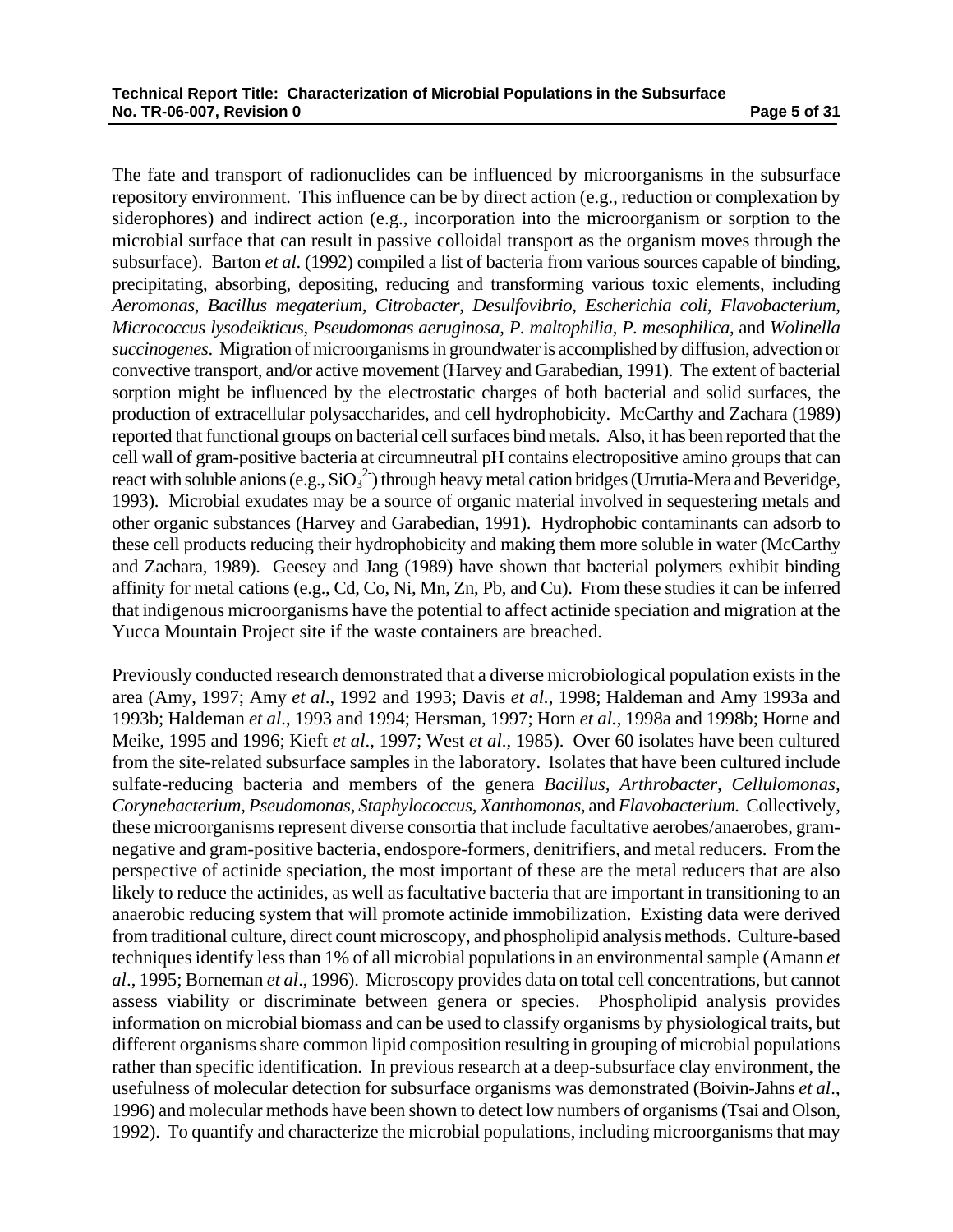be viable but are not currently physiologically active, a molecular biological approach was utilized in this study to amplify and detect microbial DNA present in the subsurface. This approach, termed polymerase chain reaction (PCR), results in the amplification of DNA sequences that are unique to the groups of microorganisms of interest. Quantitative PCR (QPCR) is a recently developed technology that allows sensitive, specific detection and enumeration of target microorganisms. Scientists in our laboratory have used this technology for the detection, enumeration, and identification of bacteria and fungi in environmental samples (Buttner *et al*., 2001; Buttner *et al*., 2004a; Cruz and Stetzenbach, 2004; Cruz-Perez *et al*., 2001a and 2001b).

The goal of the proposed microbiology research was to develop and utilize a QPCR method to characterize the microbial populations indigenous to the Yucca Mountain Project site, with emphasis in detection and measurement of species or groups of microorganisms that could be involved in actinide and/or metal reduction, and subsurface transport. The protocol was evaluated in laboratory tests involving representative microbial species and genera previously characterized from the subsurface. The protocols developed were also tested by assaying available subsurface samples from the Yucca Mountain Project site. It is anticipated that the protocol developed will be used to confirm previously reported culturable bacteriological populations, and will expand the knowledge base of bacterial populations present to include those that were not detected because of the limitations of culture. This will provide a more complete determination of microbial populations that may affect the repository environment.

# **5.0 METHODS AND MATERIALS**

The research was conducted in 5 subtasks. Subtask 1 involved QA indoctrination, and equipment acquisition, installation and training. Subtask 2 consisted of an extensive review of the scientific literature. Subtask 3 involved laboratory studies and protocol development. Subtask 4 consisted of evaluating the protocols developed in the laboratory with available subsurface samples from the Yucca Mountain Project. The final subtask, Subtask 5, focused on QA reviews and preparation of the final report.

### 5.1 **Subtask 1: Planning and Preparatory Activities**

The first task of the project involved establishing and conducting procedures according to the NSHE QA Program. The research on this project was conducted according to the Scientific Investigation Plan (SIP), a document required by the NSHE QA Program prior to initiating work on Yucca Mountain-related projects. The SIP covers the scope and objectives of the research and includes information on the approach and methodologies planned, interface controls, procurements, hold points, and reviews. Personnel new to the QA program received scientific notebook training and other QA-required training. Implementing procedures were reviewed and updated, or new procedures were written. While QA documents and procedures were being developed, the necessary equipment was purchased and installed. The following activities were performed during this Subtask:

- Task Personnel were NSHE QA indoctrinated.
- Position descriptions (PDs) were prepared for all task personnel and submitted to QA staff.
- A training matrix (TM) showing the training required by all task personnel was prepared, updated as needed, and submitted to the QA Program.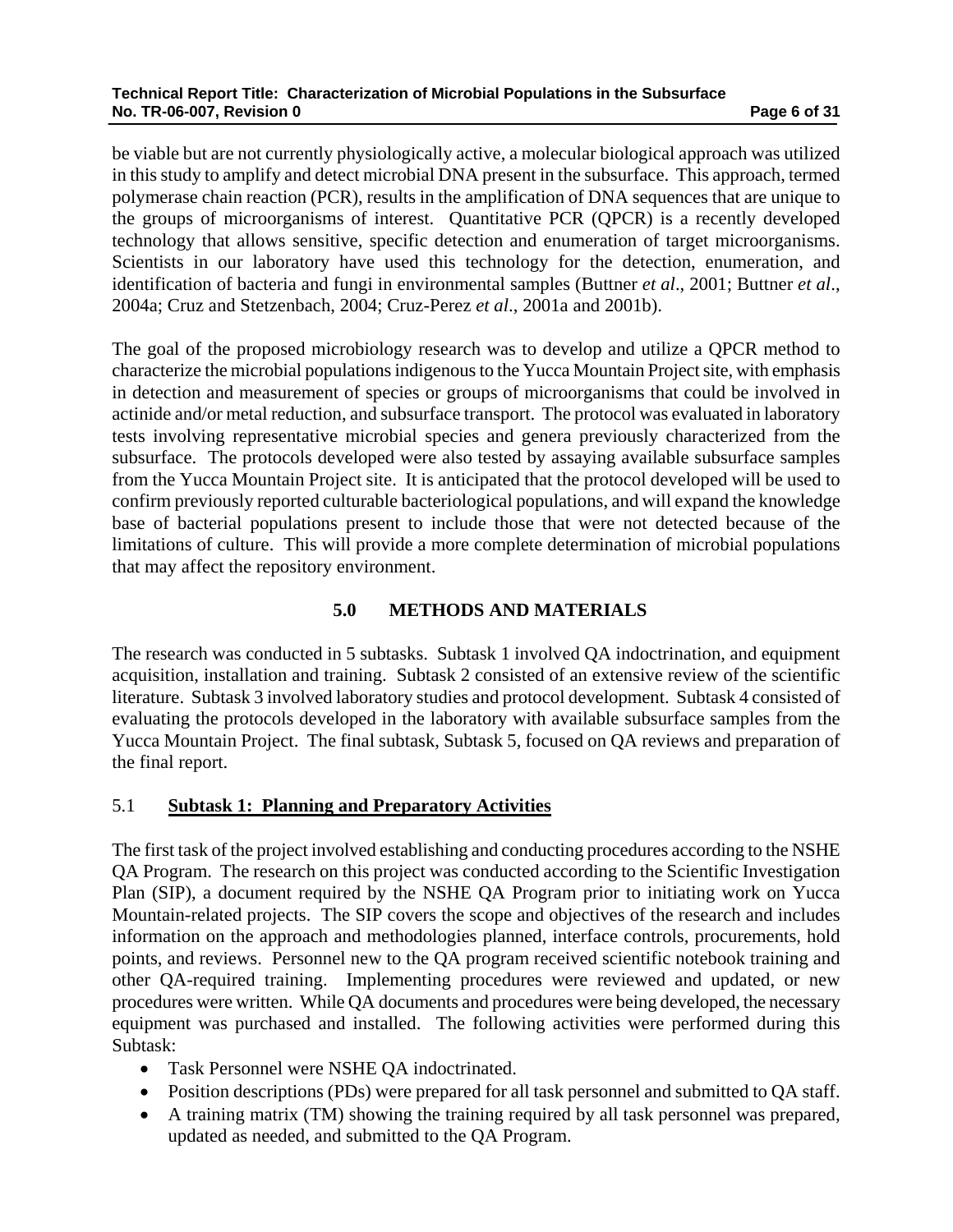- The Scientific Investigation Plan (SIP) was written, reviewed and approved by the Project Director (SIP-UNLV-046, Characterization of Microbial Activity).
- A qualified supplier of microorganisms (American Type Culture Collection) was located and QA approved for use on the task.
- Surveillance was performed by NSHE QA on the polymerase chain reaction (PCR) process that was used in the task.
- The PCR instrument required for this task, 7900HT Sequence Detection System (Applied Biosystems, Foster City, CA), was ordered, received and installed by the supplier. Task personnel received training by Applied Biosystems' staff on the PCR instrument.
- A fire-rated safe for safekeeping of QA records pertinent to this task was obtained.
- Task personnel conducted Training by Reading as specified by the QA Program.
- Implementing procedures (IPLV-068, IPLV-069 and IPLV-070) were written, submitted to NSHE QA for review, and approved by the QA Manager.
- Calibration of M&TE by outside vendors was initiated and recalibrated as required.
- Laboratory notebooks were obtained from the QA Program, prepared for data entry and completed according to QA Program requirements.

# 5.2 **Subtask 2: Literature Review**

A literature review and a search of the genetic sequence databases was conducted to identify "universal" primer and probe sequences that amplify DNA from all bacterial genera. In addition, groups of interest, such as actinide-reducing bacteria, were identified and searches were conducted to determine PCR primers and probes that could potentially be used to amplify DNA from microorganisms within these groups. The references were obtained and entered into a database (EndNote, version 9.0.0, Thomson ResearchSoft, Stamford, CN). Task personnel attended the American Society for Microbiology annual meetings in 2005 and 2006 to gather information and methodologies available for soil characterization of microorganisms.

# 5.3 **Subtask 3: Laboratory Studies and Protocol Development**

# 5.3.1 **Experimental Design**

Candidate universal primer and probe sequences were identified in the literature review. Those which were compatible with the TaqMan® QPCR technology were selected, or designed, and tested in the laboratory. The selected universal primers and probe were those that most effectively amplified DNA from different bacterial groups spanning the spectrum of diversity within the prokaryotes. Cross-reactivity with DNA from nonbacterial sources was also tested. In addition, primers and probes that amplify specific bacterial groups of interest, such as actinide-reducing bacteria, were selected, or designed, and tested. PCR amplification conditions were optimized, and quantitation standards were prepared from a representative bacterial species by extracting the DNA from known concentrations of cells. A DNA extraction and concentration protocol previously developed in our laboratory was used (Buttner *et al*., 2001; IPLV-068).

# 5.3.2 **Test microorganisms**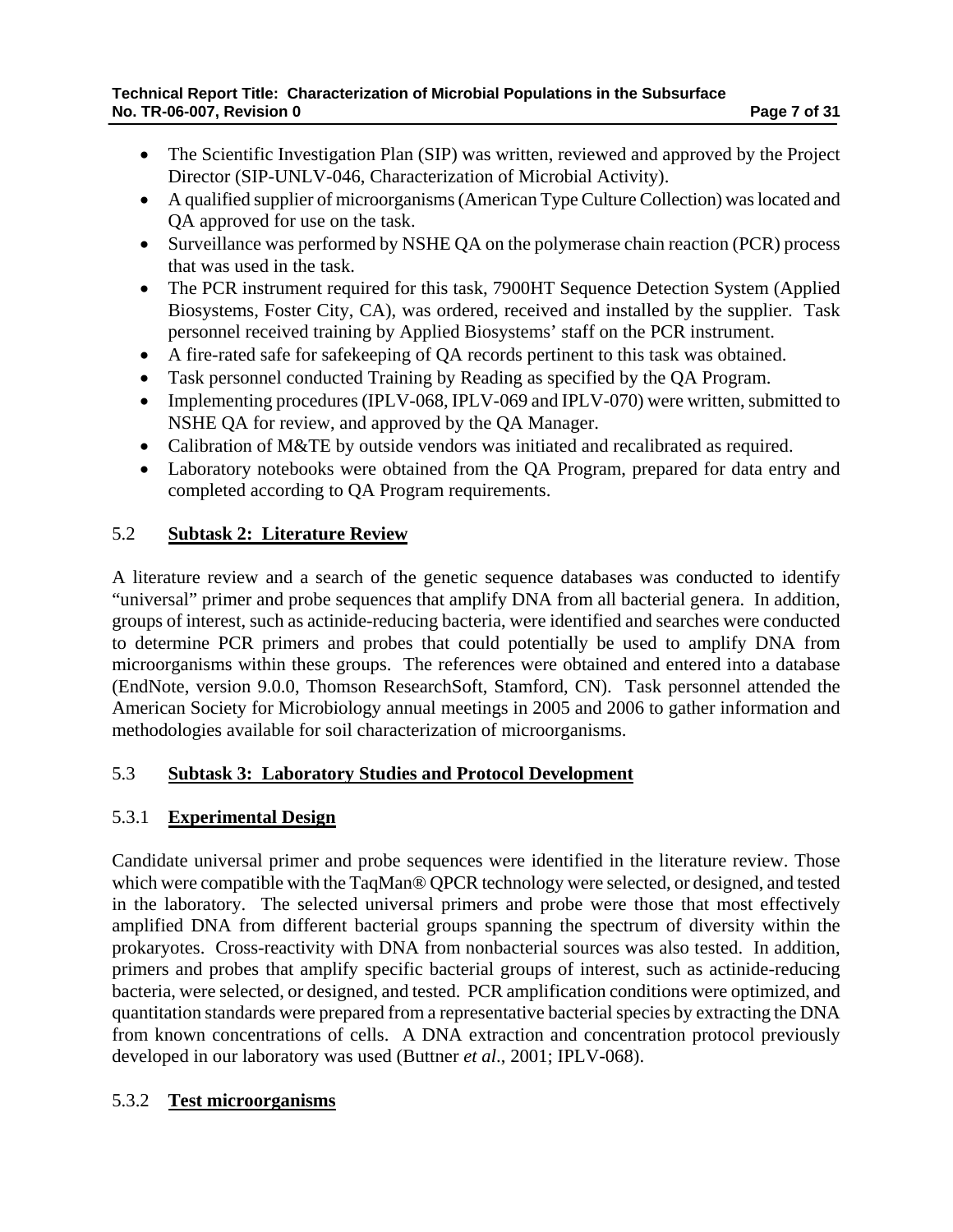Certified microorganisms (and DNA from certified microorganisms) were purchased from the American Type Culture Collection (ATCC, Manassas, VA). At least one representative from all bacterial phyla was obtained, and several additional species were included from phyla of potential significance in actinide reduction, and subsurface transport. Non-bacterial DNA was included for cross-reactivity testing.

## 5.3.3 **Universal primers and probes**

To use the PCR technique, sequence information must be first identified for a specific target DNA segment. After an appropriate DNA sequence has been identified, oligonucleotide primers are selected, synthesized, and then tested for sensitivity, specificity and selectivity. Bacterial universal primers and probes will theoretically amplify regions of DNA that are common to all bacteria. However, this must be confirmed in the laboratory with DNA from a variety of bacterial and nonbacterial species. Several universal oligonucleotide probes and/or primers were identified from the literature for potential use with the TaqMan® QPCR technology used in our laboratory. Universal PCR primers and probes, existing or designed in our laboratory using Primer Express software (Applied Biosystems), were purchased from commercial sources (Operon Biotechnologies, Inc., Huntsville, AL, and Applied Biosystems, respectively), and evaluation tests were conducted on the candidate universal primer and probe sets obtained. The evaluation criteria used to determine the final universal primer and probe set were the amplification of the greatest number of target bacterial phyla, and the strength of the signal resulting from amplification of 10 ng of template DNA.

### 5.3.4 **Group-specific primers and probes**

Many of the microorganisms of concern are gram-positive bacterial genera. Within the grampositive class of microorganisms, the phylum Actinobacteria contains genera of potential significance. Therefore, gram-positive microorganisms and also the phylum Actinobacteria were selected as targets for the design of two group-specific primers and probes. There are also gramnegative bacteria of concern belonging to the phylum Proteobacteria. However, group-specific primers and probes were not developed for this group due to the limitations in resources and of available cultures needed for thorough specificity testing.

A gram-positive group-specific oligonucleotide probe (RW03; Greisen *et al.*, 1994) was identified from the literature for potential use with the TaqMan® QPCR technology used in our laboratory. The RW03 probe sequence was checked for cross-hybridization by sequence comparison using the Basic Local Alignment Search Tool algorithm (BLAST, National Institutes of Health).

Twelve representative organisms of concern were identified from the scientific literature (i.e., *Desulfosporosinus sp. strain A10, Desulfosporosinus sp. strain STP12, Clostridium perfringens, C. lundense, Thermoterrabacterium ferrireducens, Bacillus subtilis, B. cereus, B. solfarensis, Cellulomonas fermentans, C. denverensis, Microbacterium flavescens,* and *M. arborescens*), and the sequences corresponding to the 16S rRNA gene of each organism were obtained from GenBank (National Center for Biotechnology Information, National Institutes of Health). The sequence of the oligonucleotide probe RW03 was located in the 16S rRNA gene of each representative organism, and the twelve sequences were aligned using the Brixoft SourceEdit (Version 4, Revision 3) software program (www.brixoft.net). These alignments were assessed visually and inspected for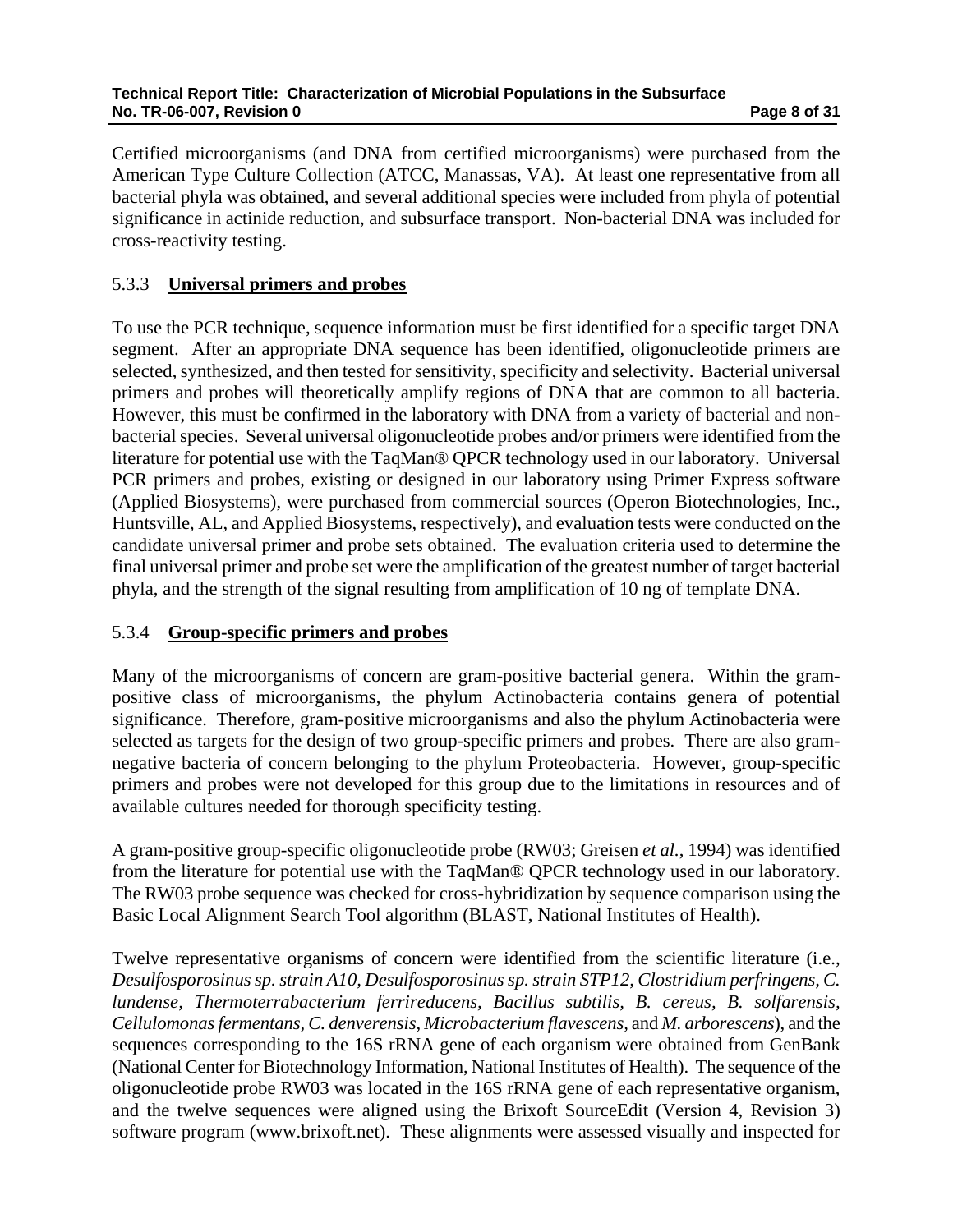regions of homology within the 16S rRNA sequence. Critical PCR primer design parameters, such as melting temperature, and guanine and cytosine (G+C) nucleotide base percentage values were verified for candidate primer sets using Primer Express software (Applied Biosystems).

Group-specific PCR primers and probes, existing or designed using Primer Express, were purchased from commercial sources (Operon Biotechnologies and Applied Biosystems, respectively), and evaluation tests were conducted on the candidate gram-positive and Actinobacteria-specific primer and probe sets obtained. The evaluation criteria used to determine the final group-specific primer and probe set were the amplification of the greatest number of target bacterial phyla and the strength of the signal resulting from amplification of 5 to 10 ng of template DNA.

# 5.3.5 **DNA extraction and quantitation**

DNA was extracted from certified microorganisms using the standard DNA extraction protocol (IPLV-068). The amount of DNA extracted from all certified microorganisms was measured spectrofluorometrically using the Quant-iT PicoGreen assay (Invitrogen, Carlsbad, CA) in a 96-well flat-bottom black polystyrene assay plate (Costar; Corning, Corning, NY), with a Flx800 Microplate Fluorescence Reader (BioTek, Winooski, VT). Standards containing known DNA concentrations were prepared according to the Pico Green assay instructions, and concentrations of samples were determined using a standard curve. Data analysis was done with the KCjunior software (BioTek).

# 5.3.6 **PCR DNA amplification**

The ABI Prism 7900 HT Sequence Detection System (Applied Biosystems, Foster City, CA) was used for QPCR analysis. Initially, default PCR amplification conditions supplied by Applied Biosystems for the TaqMan® technology were used for primer and probe testing. Two sets of default operating parameters are available for the TaqMan® assay chemistry, Standard Mode and FAST Mode. After screening experiments identified candidate primers and probes for further testing, several parameters were varied to optimize the sensitivity and specificity of the assay: primer concentrations, probe concentrations, the addition of bovine serum albumin as a PCR enhancer, DNase enzyme treatment of the Universal Master Mix, and Standard Mode vs. FAST Mode. While FAST Mode provides faster PCR amplification and reduces analysis time by approximately 1 hour, Standard Mode was used when sensitivity and/or specificity was greater than FAST Mode.

For Universal PCR, Standard Mode was utilized and final amplification concentrations and conditions for a 25 µl reaction volume were as follows: 5 µl DNA template, 1X Universal Master Mix (Applied Biosystems), 0.1 % BSA (Sigma, St Louis, MO), 0.2 µM forward primer, 0.5 µM reverse primer,  $0.15 \mu M$  probe, and sterile nuclease-free water. Cycling conditions were:  $50^{\circ}$ C x 2 min,  $95^{\circ}$ C x 10 min, followed by 40 cycles of  $95^{\circ}$ C x 15 sec and  $60^{\circ}$ C x 1 min.

For gram-positive PCR, FAST Mode was utilized and final amplification concentrations and conditions for a 25 µl reaction volume were as follows: 5 µl DNA template, 1X DNase-treated FAST Universal Master Mix (Applied Biosystems), 0.1 % BSA (Sigma), 0.9 µM each of forward and reverse primers, 0.2 µM probe, and sterile nuclease-free water. Cycling conditions were: 95°C x 20 sec, followed by 40 cycles of 95 $\degree$ C x 1 sec and 60 $\degree$ C x 20 sec. Final amplification concentrations and conditions for Actinobacteria PCR were the same as for the gram-positive PCR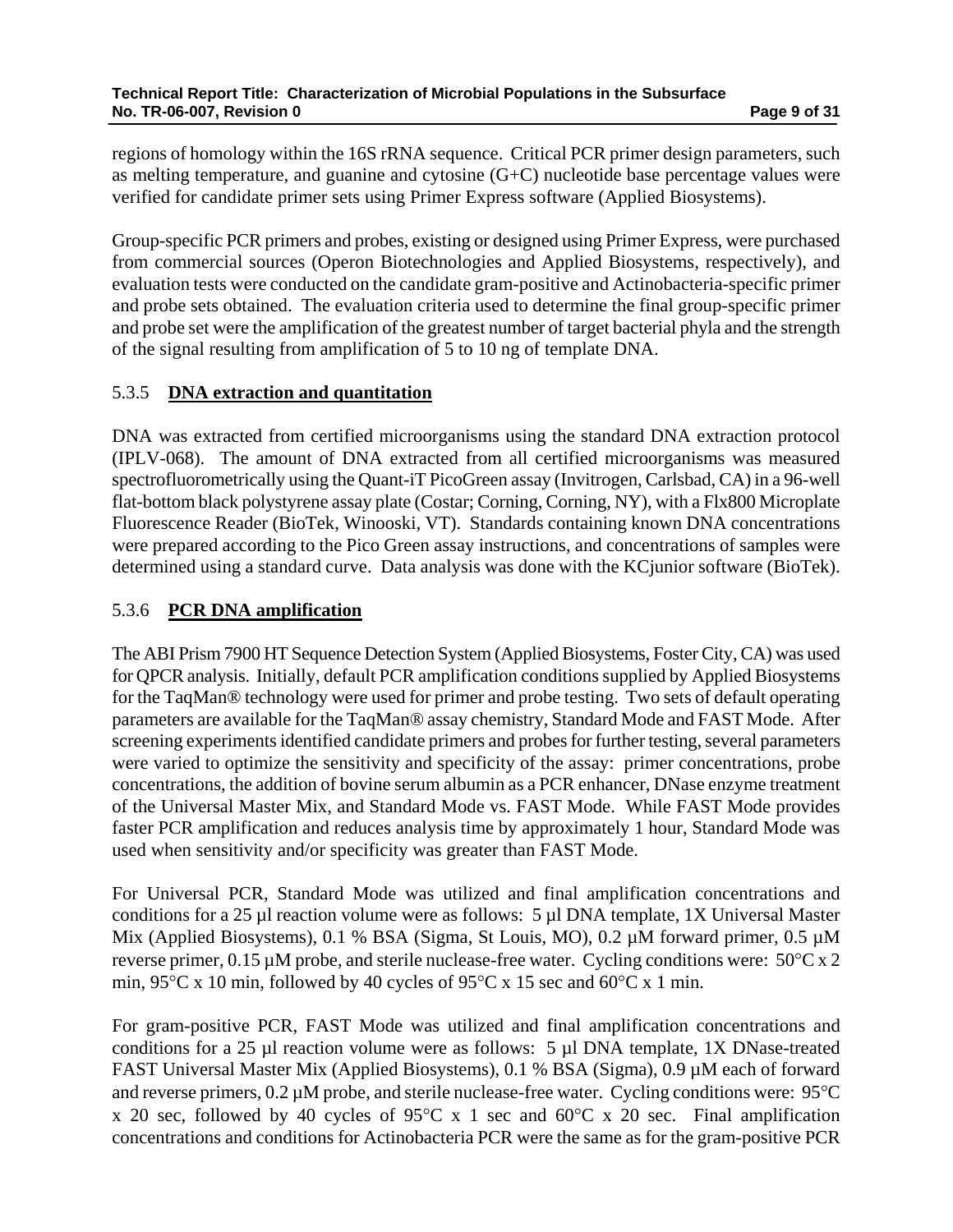with one exception, BSA was not used for the Actinobacteria assay. The DNase enzyme treatment of the master mix was performed due to positive PCR results obtained in negative control samples with the gram-positive primers and probe. The purpose of the DNase treatment was to enzymatically digest residual contaminant DNA present in the FAST Universal Master Mix as a result of the manufacturing process. A 10-fold dilution of Turbo DNase (Ambion, Inc., Foster City, CA) and accompanying 10X Turbo DNase Buffer was added to the 2x FAST Universal Master Mix (Applied Biosystems) in a ratio of 1 µl:  $1.5 \mu$ l:  $12.5 \mu$ l, respectively. The mixture was incubated in a 37°C water bath for 3 hrs with shaking at 50 rpm. Residual DNase was deactivated in two-step process: first, by treatment for 30 min. at 75°C with vortexing and pulse centrifugation every 10 min., and second, by a second treatment as described above immediately prior to performing QPCR analysis.

PCR quantitation standards were prepared from a purified suspension of *Bacillus atrophaeus* spores (U.S. Army Dugway Proving Ground, Dugway, UT) enumerated electronically with a Coulter Multisizer II (Beckman Coulter, Inc., Miami, FL) using the same DNA extraction and purification methods used to process samples. Quantitation was achieved by amplification of standards containing DNA extracted from suspensions of known concentration  $(10^0$  to  $10^5$  templates per reaction) of *B. atrophaeus*. Extraction of standards in the same manner as samples provides absolute quantitation of *B. atrophaeus* templates and can be used to estimate the total concentration of DNA templates in samples. Standards were amplified in duplicate at the same time and under the same conditions as the replicate unknown samples. After amplification, the data were analyzed using the software provided with the ABI Prism 7900 HT SDS. Using the concentrations assigned to each standard, the software constructed a standard curve of *Ct* value versus concentration. *Ct* refers to the PCR cycle at which fluorescence (i.e., amplification product) is first detected; and is inversely proportional to the log of the initial DNA template concentration. Concentration values for the unknown samples were extrapolated from the standard curve by the software and reported as the mean of two replicates.

# 5.3.7 **Yucca Mountain Core Samples**

A total of 18 core samples, representing the six geological subzones of Yucca Mountain, were obtained from the Yucca Mountain Sample Management Facility and stored at 4°C until needed. Two of the samples were used for development of a core processing protocol and the remaining 16 samples were processed and analyzed. The core processing protocol was used to obtain finely crushed material for DNA extraction and QPCR analysis. A core sample container was removed from storage at 4°C and placed in a Class II Biological Safety Cabinet that had been disinfected with a 10% bleach solution followed by exposure to UV light. All instruments and materials for handling cores were similarly disinfected or flame-sterilized. The core sample was opened and a section of the core was removed and secured in a vice. With a sterile chisel and a hammer, a section of the sample was removed, uncovering an interior face of the core. The chisel was flame-sterilized and used to chip away small pieces from the freshly exposed face of the core. The sample was collected in a sterile 150 x 15mm Petri dish placed under the core. With a sterile forceps, core sample pieces were placed into a sterile steel mortar and pestle, and crushed. The crushed sample was sieved using a sterile #35 screen and 3 g of sample was collected in a sterile 15 ml centrifuge tube. The tube was labeled with a sample identification number and stored at approximately -70°C until processing.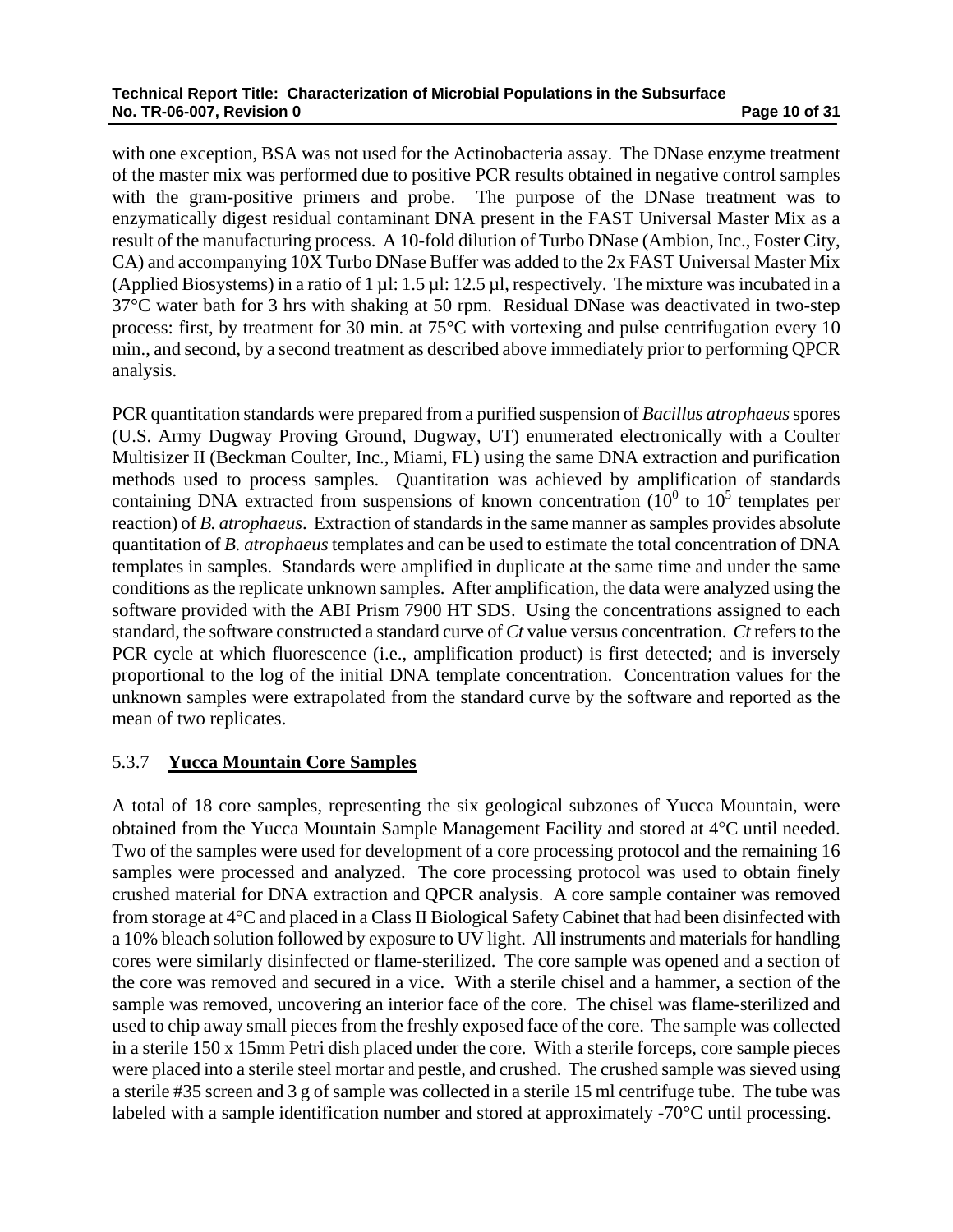# 5.4 **Subtask 4: Protocol Validation**

The three QPCR protocols that were developed were evaluated in laboratory tests with an extensive array of microbial species and genera, both target and non-target microorganisms. The protocol was then tested with available core samples from the repository environment. Two of the core samples were used to determine the DNA extraction and purification protocols to be used with the QPCR assays. Several commercially-available DNA extraction/purification kits were compared to IPLV-068, "Bacterial DNA Extraction and Purification", for their effectiveness in DNA extraction from core samples seeded with known amounts of bacteria. Kits tested consisted of the Ultra Clean Soil DNA Kit (Mo Bio Laboratories, Inc., Carlsbad, CA), Power Soil DNA Isolation Kit (Mo Bio Laboratories), Ultra Clean Mega Prep Soil DNA Kit (Mo Bio Laboratories), Power Max Soil DNA Isolation Kit (Mo Bio Laboratories), and IT 1-2-3 Scoop Sample Purification Kit (Idaho Technologies, Salt Lake City, UT). Core dust samples (0.5 g) were autoclaved to destroy any DNA present, and seeded with a purified suspension of 1.15 x 108 *Bacillus atrophaeus* spores enumerated electronically with a Coulter Multisizer II (Beckman Coulter). After seeding of the cores, DNA was extracted following the manufacturers' protocols with minor modifications as indicated in the scientific notebook (SN # UCCSN-UNLV-089, vols. 1-3), and the purified DNA was eluted in Tris-EDTA (TE) buffer. Positive controls were included with candidate protocols (i.e., Ultra Clean Soil DNA Kit, Power Soil DNA Isolation Kit, and IPLV-068) and consisted of DNA extracted from *B. , but without core material. DNA extracts were stored at* approximately -70°C until PCR was performed. Samples were analyzed by *B. atrophaeus*-specific (Buttner *et al.*, 2004b) and/or Universal bacterial QPCR.

### **6.0 ASSUMPTIONS**

The following assumption was made in conducting this research:

While one of the goals of this project was to test the protocols developed in our laboratory with core samples from Yucca Mountain, we assume that storage of cores for several years affected the microbial population concentration and composition and the results obtained in these experiments with QPCR analysis are for protocol evaluation purposes only.

# **7.0 RESULTS, DISCUSSION AND CONCLUSIONS**

### 7.1 **RESULTS AND CONCLUSIONS BASED ONLY ON Q DATA**

### 7.1.1 **Subtask 2: Literature Review**

Microorganisms indigenous to the Yucca Mountain site that were previously identified from core samples are presented in Table 1 (Amy, 1997; Amy *et al*., 1992 and 1993; Davis, 1998; Haldeman and Amy 1993a and 1993b; Haldeman *et al*., 1993 and 1994; Hersman, 1997; Horn *et al.*, 1998a and 1998b; Horne and Meike, 1995 and 1996; Kieft *et al*., 1997; West *et al*., 1985). Microorganisms that are potentially involved in actinide reduction or subsurface transport were determined from published research and are also shown in Table 1 (Anderson *et al.*, 2003; Frederickson *et al.*, 2000; Holmes *et al.*, 2002; Jeon *et al.*, 2004; Liu *et al.*, 2002; Lovley *et al.*, 1991; Lovley *et al.*, 1993; Merroun *et al.*, 2005; North *et al.*, 2004; Rusin *et al.*, 1994; Rittmann and Reed, 2002; Sani *et al.*,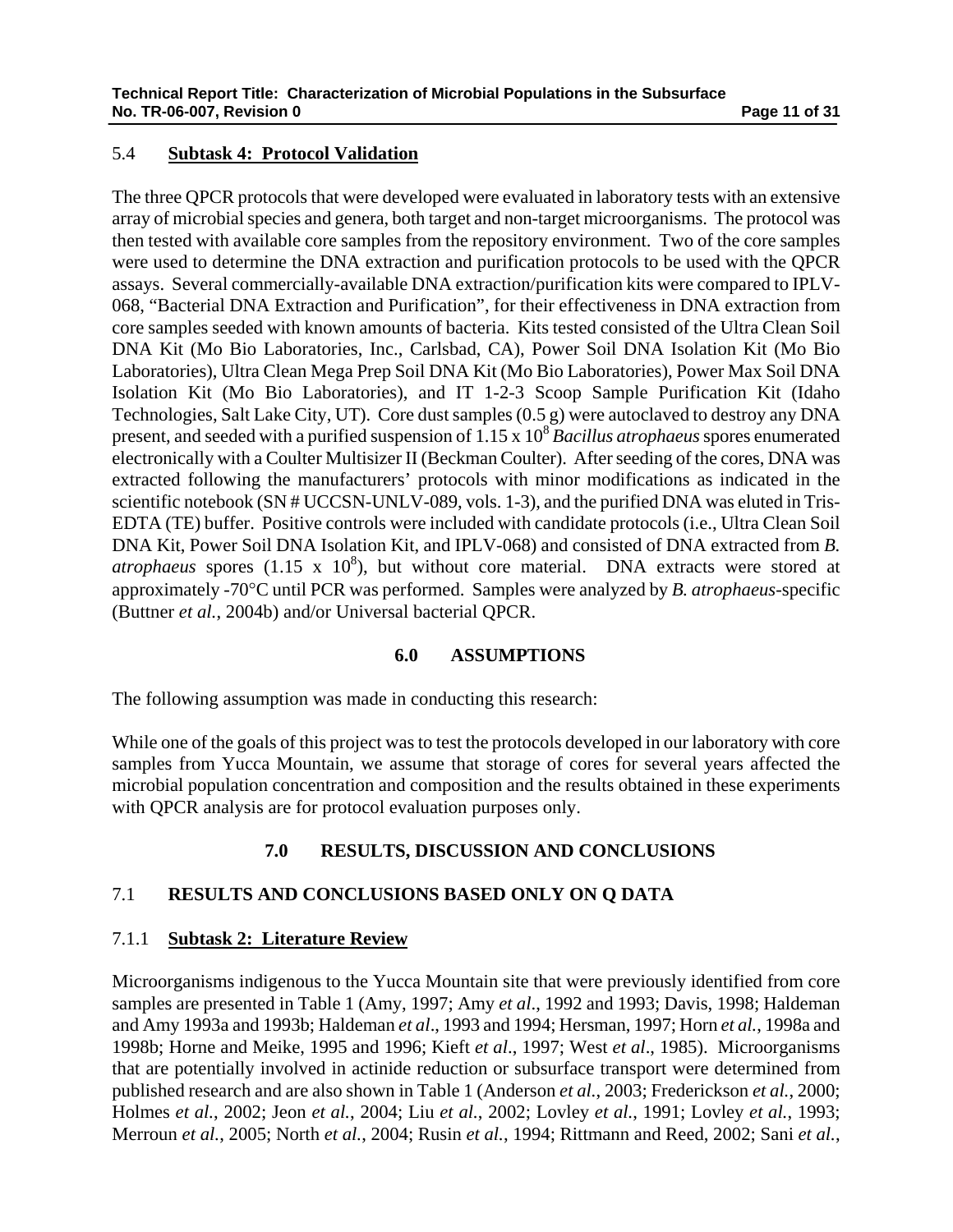2002; Suzuki *et al.*, 2003 and 2005; Wackett *et al.*, 2004; Vrionis *et al.*, 2005; Wu *et al.*, 2006; Wall and Krumholz, 2006). There was no overlap between the two lists of microorganisms, with the exception of the genus *Bacillus*. This indicates that genera of potential concern in actinide transport have not been previously detected in core samples, with the exception noted. However, three phyla contain microorganisms present on both lists, indicating that microorganisms previously isolated are closely related to those of concern. A list of all microbial phyla was prepared and available representative microorganisms were obtained from each phylum (ATCC) for use in development and testing of universal and group-specific PCR primers and probes (Table 2). Multiple representative microorganisms of phyla of potential concern were obtained, where possible. A total of 39 bacterial species were obtained, as well as fungal and human DNA for cross-reactivity testing (Table 2). Several universal and group-specific oligonucleotide probes and/or primers were identified from the literature (Dionisi *et al.*, 2003; Greisen *et al.*, 1994; Horz *et al.*, 2005; Ji *et al.*, 2004; Fierer *et al.*, 2005; Lyons *et al.*, 2000; Marchesi *et al.*, 1998; Nadkarni *et al.*, 2002; Okano *et al.*, 2004; Ott *et al.*, 2004; Takai and Horikoshi, 2000; Rivas *et al.*, 2004; Suzuki *et al.*, 2000; Blackwood *et al.*, 2005). The primer and probe sequences potentially compatible with the TaqMan® QPCR technology used in our laboratory were determined.

# 7.1.2 **Subtask 3: Laboratory Studies and Protocol Development**

# 7.1.2.1 **Universal primers and probes**

Candidate universal primers and probes were identified from the literature or designed for use with a QPCR assay and purchased from commercial sources (Table 3). Primers and probes underwent preliminary testing by amplifying positive and negative control samples and DNA from selected microorganisms. Experiments performed with selected certified microorganisms indicated that 10 ng of template DNA per PCR reaction produced optimal amplification results. Therefore, 10 ng of template DNA was used in subsequent experiments. The protocol of Suzuki *et al.*, 2000 was rejected due to positive results obtained with no template controls (NTCs). Positive NTCs have been reported previously as a potential problem with universal PCR assays (Greisen *et al.*, 1994; Nadkarni *et al.*, 2002; Vliegen *et al.*, 2006). It is believed to be because of nonspecific amplification of residual contaminant DNA present in the Taq polymerase during the production and purification of the enzyme (Corless *et al.*, 2000). Alternate primers were designed using the probe of Suzuki *et al.*, 2000, to better match the criteria for optimal amplification according to the Primer Express software (Table 3). These primers were rejected due to poor sensitivity of amplification of the test microorganisms. Several forward and reverse primers were designed using the probe of Nadkarni *et al.*, 2002, modified by using the complementary DNA sequence to better fit the Primer Express criteria (NadPc). All combinations of forward and reverse primers were tested using standard mode, FastChem, and with and without DNase treatment of the master mix to remove residual DNA contamination. The forward primer UnivF3 and reverse primer UnivR1 demonstrated the greatest amplification of DNA and were selected for further testing. However, positive NTCs remained a problem and only 13 of 25 test organisms were amplified; therefore, this primer and probe set was rejected. Next, the forward primer NadF and the reverse primer NadR (Nadkarni, et al., 2002) were tested with the modified Nadkarni probe, NadPc. Results showed that NTCs were negative but sensitivity was poor. Finally, the primers (NadF/NadR), probe (UnivP) and amplification conditions of Nadkarni *et al.*, 2002 were tested (Table 3), despite numerous violations of Primer Express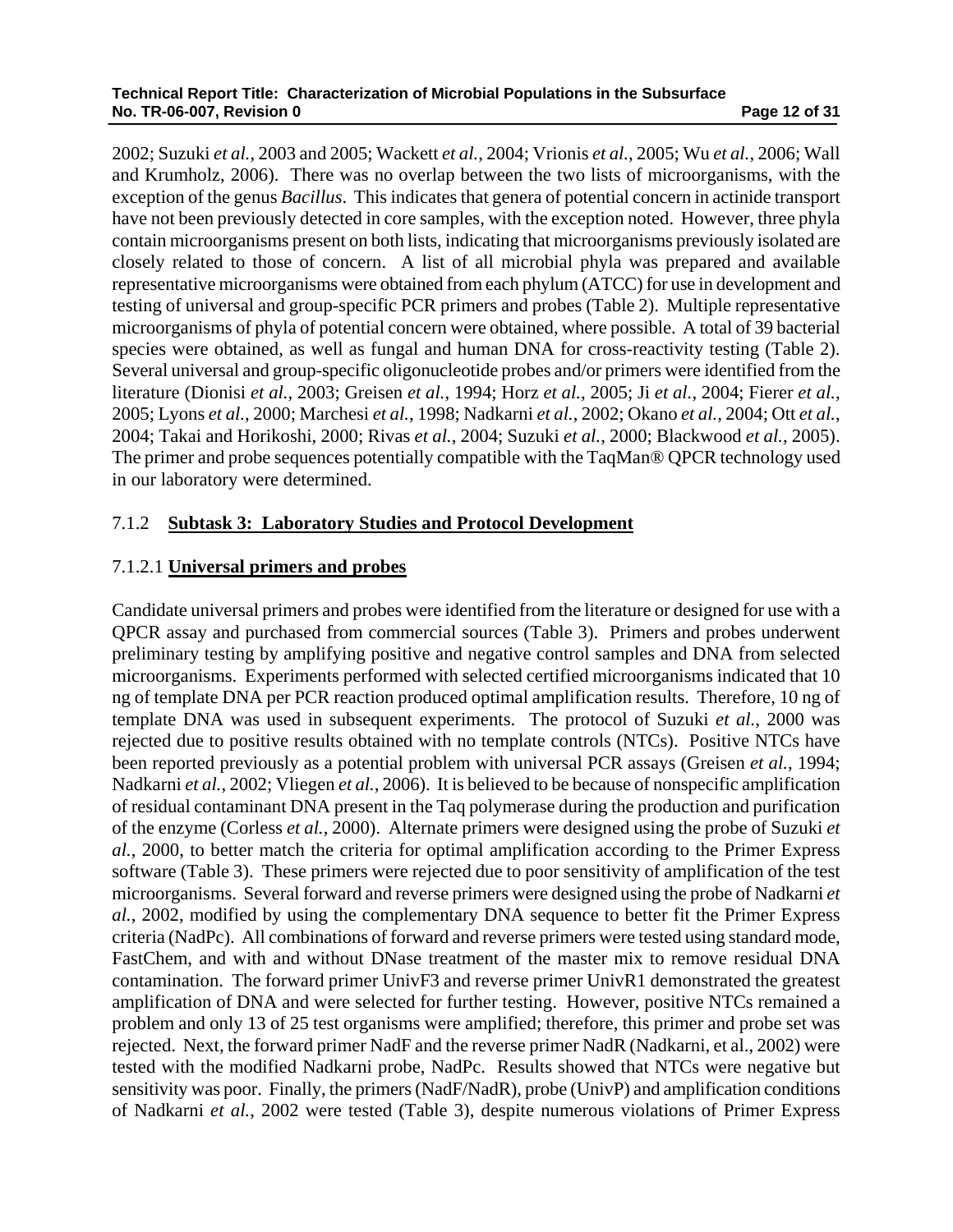criteria for optimal amplification. NTCs were negative and sensitivity was improved in that 24 of 37 organisms were detected by PCR.

Optimization experiments were conducted to determine the concentrations of the universal primers and probe to use in the PCR assay. Results indicated that a final concentration of 200nM forward primer (NadF), 500nM reverse primer (NadR), and 150nM probe (UnivP) produced optimal PCR results. PCR sensitivity results using these conditions showed an increase in sensitivity of detection of 1-2 PCR cycles or up to 0.5 log of cell concentration. Specificity testing results showed that 26 of 37 certified microorganisms were detected by PCR using the new, optimized universal primers and probe. The amplification was further improved by the addition of 0.1% final concentration bovine serum albumin (BSA), a known PCR enhancer (Wilson, 1997). The final universal PCR protocol was then evaluated for amplification of DNA from test microorganisms from all phyla. A total of 33 of 39 microorganisms representing all microbial phyla were amplified using the universal PCR protocol (Table 4). All phyla of potential significance in actinide transport were amplified, and the universal PCR did not cross-react with non-bacterial groups, such as the fungi *S. chartarum* and *A. fumigatus*, and human DNA.

# 7.1.2.2 **Group-specific primers and probes**

Sequence alignment results for the 12 organisms of concern demonstrated that the RW03 probe was located in a highly conserved region of the 16S rRNA gene. Therefore, primers were designed in relation to probe RW03 using the *Desulfosporosinus* sp. strain A10 16S rRNA gene as the template. Candidate group-specific primers and probes were designed for use with a QPCR assay and purchased from commercial sources (Table 5). Both gram-positive and Actinobacteria groupspecific primers were designed using a modified probe of the sequence reported by Greisen *et al*., 1994. The probe was modified by shortening the length by one nucleotide (excluding the 5' guanosine base) to comply with the guidelines for probe design specified by Primer Express software, and renamed Gram+P. BLAST search results showed that the probe region is specific for gram-positive bacteria. Because Actinobacteria are a subset of gram-positive bacteria, the same probe was used for both groups, and primer design was focused on specific amplification of each of the two groups. Only one of the primers designed, GR1, fully complied with primer design criteria specified by the Primer Express software. Primers and probes underwent preliminary testing by amplifying positive and negative control samples and DNA from selected microorganisms. All combinations of forward (GF1, GF2, GF3, AF1, AF2, Fi1) and reverse (GR1, AR1) primers were evaluated. Forward primers GF1, GF2 and Fi1 were rejected due to poor amplification efficiency, regardless of the reverse primer used. The primer combinations GF3/GR1 and GF3/AR1 demonstrated the greatest amplification and specificity for the gram-positive and Actinobacteria groups, respectively, and were selected for further testing.

DNase treatment of the master mix improved the specificity of the assays by eliminating crossreactivity, that is, the amplification of non-target microorganisms. Preliminary results showed that sensitivity of amplification of target DNA was negatively affected by treatment of the master mix with DNase, presumably due to residual DNase digestion of the target DNA or inhibition of the PCR assay. Therefore, the DNase treatment was modified to produce optimal sensitivity and specificity of the assays. The addition of BSA was found to further improve amplification efficiency; therefore, the final PCR protocol for the gram-positive assay included the use of BSA in the reaction (0.1%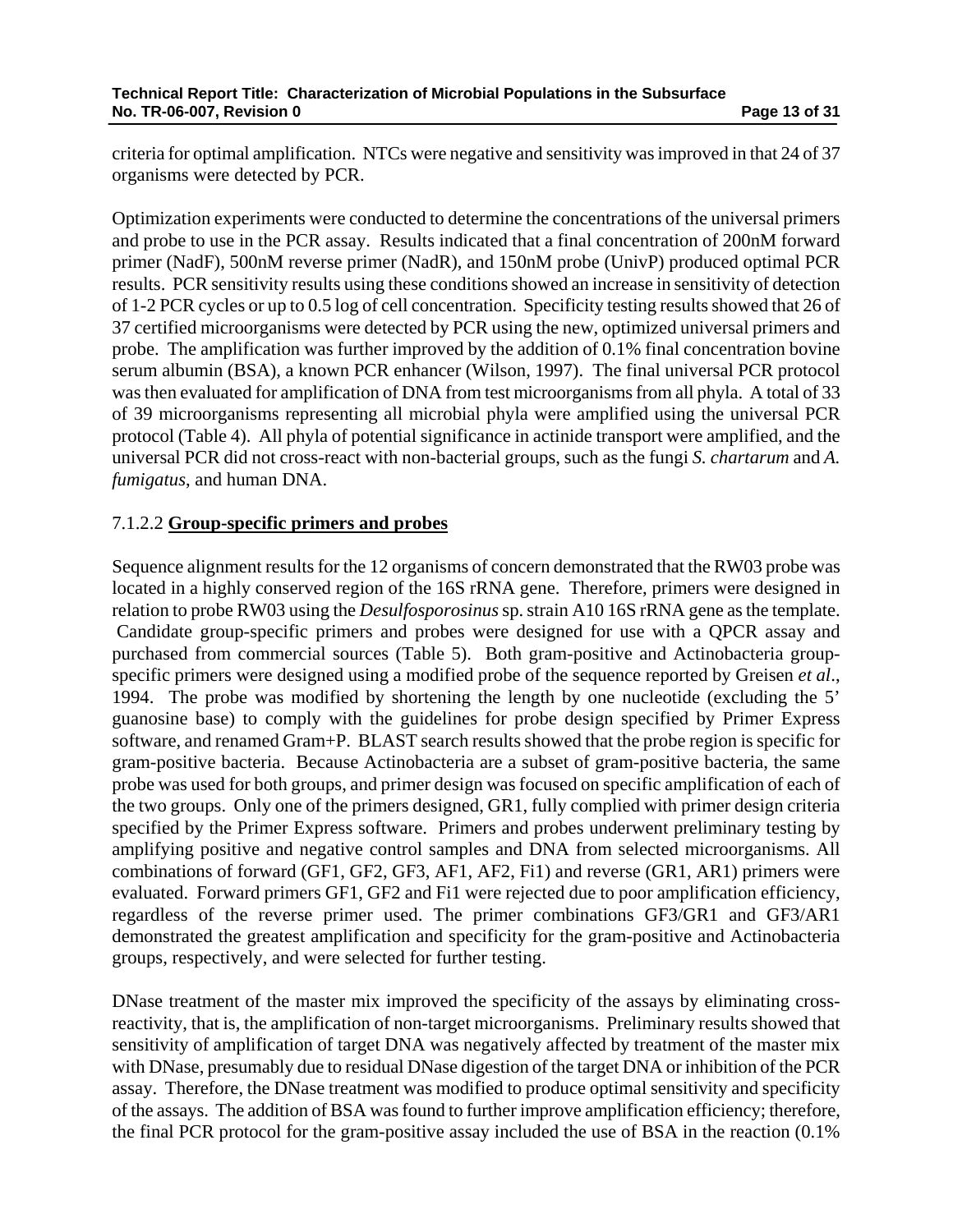final concentration). The use of BSA as a PCR enhancer was not tested with the Actinobacteriaspecific PCR assay.

The gram-positive PCR protocol was evaluated for amplification of DNA from test microorganisms from all phyla. Results showed that 11 of the 13 gram-positive microorganisms tested were amplified with the protocol using the GF3/GR1 primers with the Gram+P probe (Table 6). One of the two microorganisms that were not amplified, *Deinococcus radiodurans* was not amplified by any of the primers and probes tested. The genus *Deinococcus* has been previously shown to not hybridize with a gram-positive specific probe (Greisen, et al., 1994). Only one of the 26 non-target gram-negative organisms tested, *Borrelia burgdorferi*, was amplified with this protocol. There was no cross-reactivity observed with fungal and human DNA.

The Actinobacteria PCR protocol was evaluated for amplification of DNA from test microorganisms from all phyla. All of the six Actinobacteria tested were amplified with the protocol using the GF3/AR1 primers with the Gram+P probe (Table 7). However, cross-reactivity was observed with 3 non-target species, two gram-negative bacteria and a closely related gram-positive bacterium. There was no cross-reactivity observed with fungal and human DNA.

# 7.1.3 **Subtask 4: Protocol Validation**

Seeding experiments with known concentrations of microorganisms added to selected sterilized core material were performed to determine the DNA extraction/purification protocol to be used with the QPCR protocols that were developed. The Power Soil DNA Isolation Kit (Power Soil) and the Ultra Clean Soil DNA (Ultra Clean) Kit consistently produced greater amplification results than the other commercially-available kits tested. Therefore, these two kits were selected for further testing and compared to the protocol developed in our laboratory, IPLV-068. Results obtained from seeding experiments showed that the Power Soil kit was slightly better than the Ultra Clean Kit. Both of these kits were considerably better than the samples extracted using the boil/Pellet Paint method (IPLV-068). Inhibition of the PCR reaction was observed with the boil/Pellet Paint samples, but not with any of the Power Soil or Ultra Clean samples. The Power Soil kit was selected for inclusion into the QPCR sample processing protocols.

Core samples were processed and the DNA present in 0.5 g core samples was extracted and purified. A total of 16 of 18 core samples were analyzed by QPCR using the protocols developed in Subtask 3. Results of QPCR amplification with the universal primers and probe showed that microbial DNA was present in all samples analyzed, with mean DNA concentrations ranging from 8.32 x  $10^3$  to 7.69 x  $10^6$  DNA templates/g of sample (Table 8). Results are expressed as the DNA template equivalents equal to concentrations of *Bacillus atrophaeus* cells, the microorganism used as the quantitation standard. The measured DNA concentrations were greatest, on average, for the core samples obtained from the crystal poor member, upper lithophysal geologic zone (mean = 2.66 x  $10^6$ ) templates/g) and lowest for the crystal poor member, lower nonlithophysal geologic zone (mean =  $1.27 \times 10^{4}$  templates/g). Previous microorganism concentration estimates using culture assay methods indicated core sample concentrations ranging from  $10^1$  to  $10^5$  CFU/g (Amy *et al.*, 1992; Haldeman and Amy, 1993a; Haldeman *et al.*, 1993). Previous total count estimates ranged from 10<sup>4</sup> to 10<sup>7</sup> cells/g (Haldeman and Amy, 1993a; Haldeman *et al.*, 1993; Kieft *et al.*, 1997). Total count methods are more directly comparable to QPCR because these assays do not distinguish between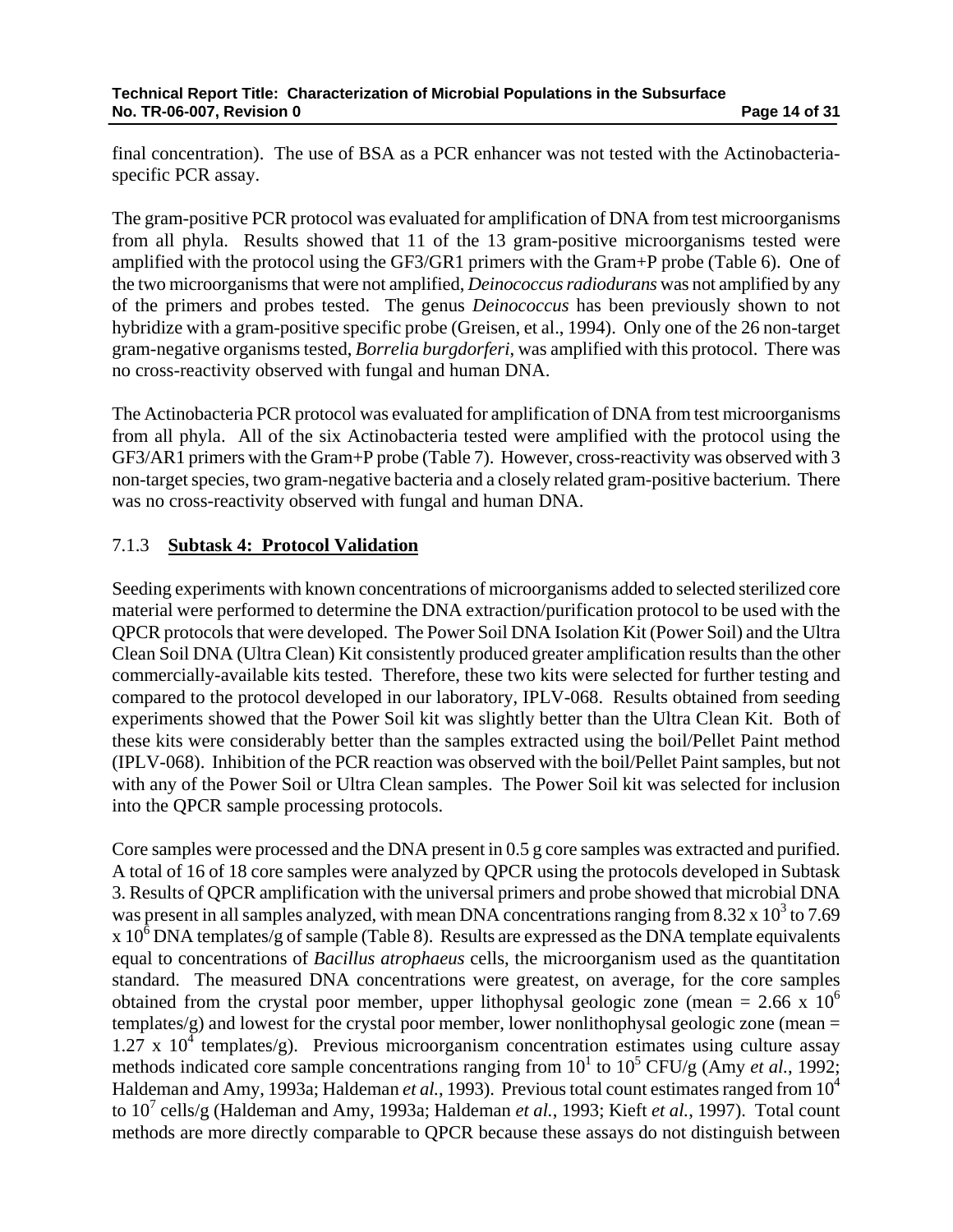#### **Technical Report Title: Characterization of Microbial Populations in the Subsurface No. TR-06-007, Revision 0 Page 15 of 31 <b>Page 15 of 31 Page 15 of 31**

viable and non-viable cells. While the measurements obtained in this study are consistent with those previously obtained using other total count assays, it must be emphasized that this analysis was performed with core samples that were 8-13 years old. The cores were obtained and stored under optimal conditions; however, it has been observed that storage effects can alter the concentration and composition of microbial populations in samples (Haldeman *et al.*, 1994). This is thought to be due to growth of a few bacterial types or resuscitation of dormant types and is likely due to changes in the available amount of water during storage. Another potential source of variability is that the amplification efficiency with universal primers varies between microorganisms (Table 4). The concentrations measured in this study are relative to the concentrations obtained by amplification of known concentrations of *B. atrophaeus*, the microorganism used in the quantitation standards. Therefore, the measurements are estimations of microbial concentrations based on similar amplification efficiencies of sample populations with *B. atrophaeus*. As the focus of the QPCR assay narrows to groups or sub-groups, and the number of different target microorganisms in a QPCR assay decreases, it is expected that the problems and uncertainty in measured concentrations will decrease (Blackwood *et al.*, 2005).

Results of QPCR amplification with the gram-positive primers and probe showed that gram-positive microorganisms were detected (lower detection limit  $= 21$  templates/g) in only one of the core samples (Table 9). Similar results were obtained for the Actinobacteria, which are a subset of the gram-positive bacteria. QPCR amplification with the Actinobacteria primers and probe were also positive for only one of the core samples, the same core sample that was positive with the grampositive QPCR protocol (Table 10). These data indicate that, at the time of sample analysis, predominantly gram-negative bacteria were present in the core samples. This is inferred because the difference between total bacterial concentrations measured with the universal QPCR protocol and gram-positive concentrations should be due to the presence of gram-negative bacteria. It is unknown whether this observation is due to the effects of storage of the core samples for several years (Haldeman *et al.*, 1994). Previous research with culturable isolates has shown that the ratio of viable gram-positive isolates to gram-negative isolates varies widely from one extreme to the other, depending on the core sample that was analyzed (Haldeman and Amy, 1993a; Haldeman *et al.*, 1993).

The QPCR approach has several advantages, as well as limitations, for the characterization of environmental samples. The advantages are speed, sensitivity and the potential for high throughput. In theory, the DNA from several core samples could be extracted and the purified DNA could be amplified in a single work day, compared with weeks or months for culture analysis. The method that is currently most commonly used in microbial population research is to amplify the 16S rDNA gene sequences in a sample, followed by cloning and sequencing of the DNA, and then identifying the microorganisms by comparing the sequences with genetic databases. The limitations of the cloning and sequencing approach are the labor intensive, time-consuming effort required and the fact that, even if hundreds of clones representing individual microorganisms are sequenced, only a very small percentage  $\ll 0.1\%$ ) of the population is identified. Another advantage of the QPCR is sensitivity of the assay ( $10^1$  cells/gram) that no other currently available methods can match. Lastly, the entire process can be automated and amplification can be performed with either a 96-well or 384-well plate format, allowing the analysis of hundreds or thousands of samples in a relatively short time. Along with the advantages of QPCR are limitations of the method (Janssen, 2006; Kirk *et al.*, 2004). Validated protocols for environmental microorganisms or groups of microorganisms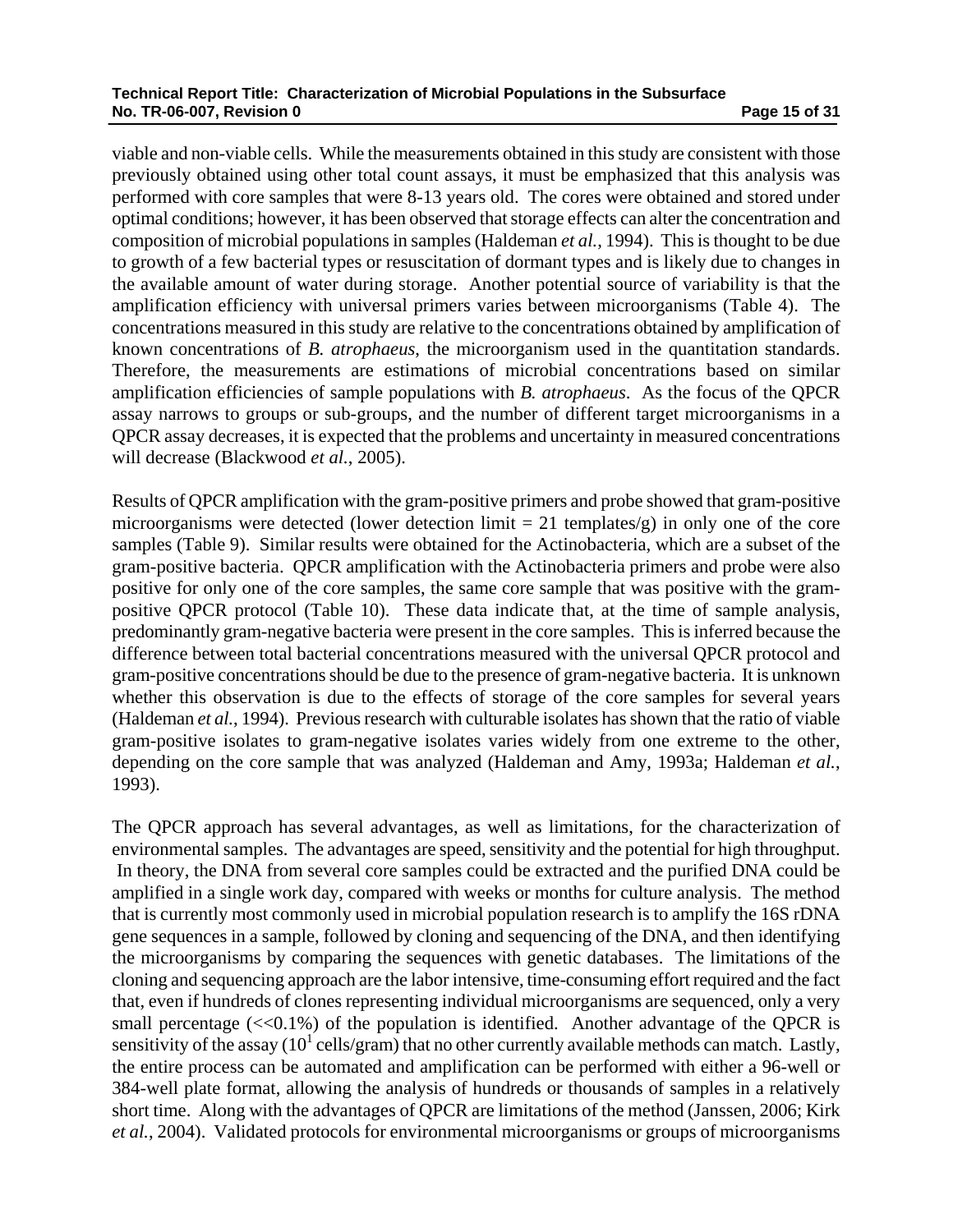are lacking. Furthermore, a problem with many existing QPCR protocols is that the primers and probes have been designed based on theory by using existing sequence information in the genetic databases and have not been subjected to rigorous empirical testing (Marchesi *et al.*, 1998). The results of this project demonstrate that systematic laboratory testing is essential to validate primer and probe specificity before analysis of environmental samples. Another limitation of QPCR applied to groups of microorganisms is unequal efficiency of amplification of target microorganisms, as previously mentioned. One of the reasons for this inequality is the variation in the number of rDNA gene copies in a given species. Not knowing the exact number of copies of 16S rDNA genes in any given species at the time of analysis represents the main limitation to the absolute determination of bacterial numbers by real-time PCR based on 16S rDNA (Nadkarni *et al.*, 2002). However, for characterization of environmental microbial populations, other methods are likely to be far less sensitive or precise. Lastly, inhibition of the PCR assay by environmental or biological compounds can reduce assay sensitivity or result in false negatives. DNA extraction methods and kits have demonstrated varying degrees of the effectiveness in DNA purification and recovery. Environmental inhibition was not observed with the DNA extraction protocol used for processing seeded core samples tested in these experiments; however, internal positive controls (IPC) are available from Applied Biosystems that can be incorporated into the reaction mix and used to detect inhibition of the PCR assay.

# 7.1.4 **CONCLUSIONS BASED ONLY ON Q DATA**

Three QPCR protocols were developed that have potential for use in characterization of the microbial populations in the Yucca Mountain subsurface environment as well as other environments. A "top-to-bottom" approach was used beginning with a broad analysis of the total microbial population using universal QPCR primers and probe, and progressively narrowing the focus by developing a QPCR assay for gram-positive microorganisms and then an assay for the phylum Actinobacteria, a subset of the gram-positive group. Amplification efficiency varies between microorganisms amplified with multi-species PCR primers and probes, therefore, the uncertainty in quantitative measurements decreases as the assays become more focused on smaller groups of microorganisms. Sample processing and DNA extraction and purifications protocols were developed using archived Yucca Mountain core samples. Results of the testing and evaluation of the three QPCR protocols showed that:

- For the universal QPCR protocol
	- A total of 33 of 39 microorganisms representing all bacterial phyla amplified
	- All phyla of significance in actinide transport amplified
	- Core DNA concentrations ranged from  $10^3$  to  $10^6$  templates/g of sample; consistent with previous total count estimates
- For the gram-positive QPCR protocol
	- A total of 11 of the 13 target microorganisms amplified
	- One non-target microorganism amplified
	- Target microorganisms were detected in only one of the core samples
- For the Actinobacteria QPCR protocol
	- All of the six Actinobacteria species tested amplified
	- Two non-target microorganisms amplified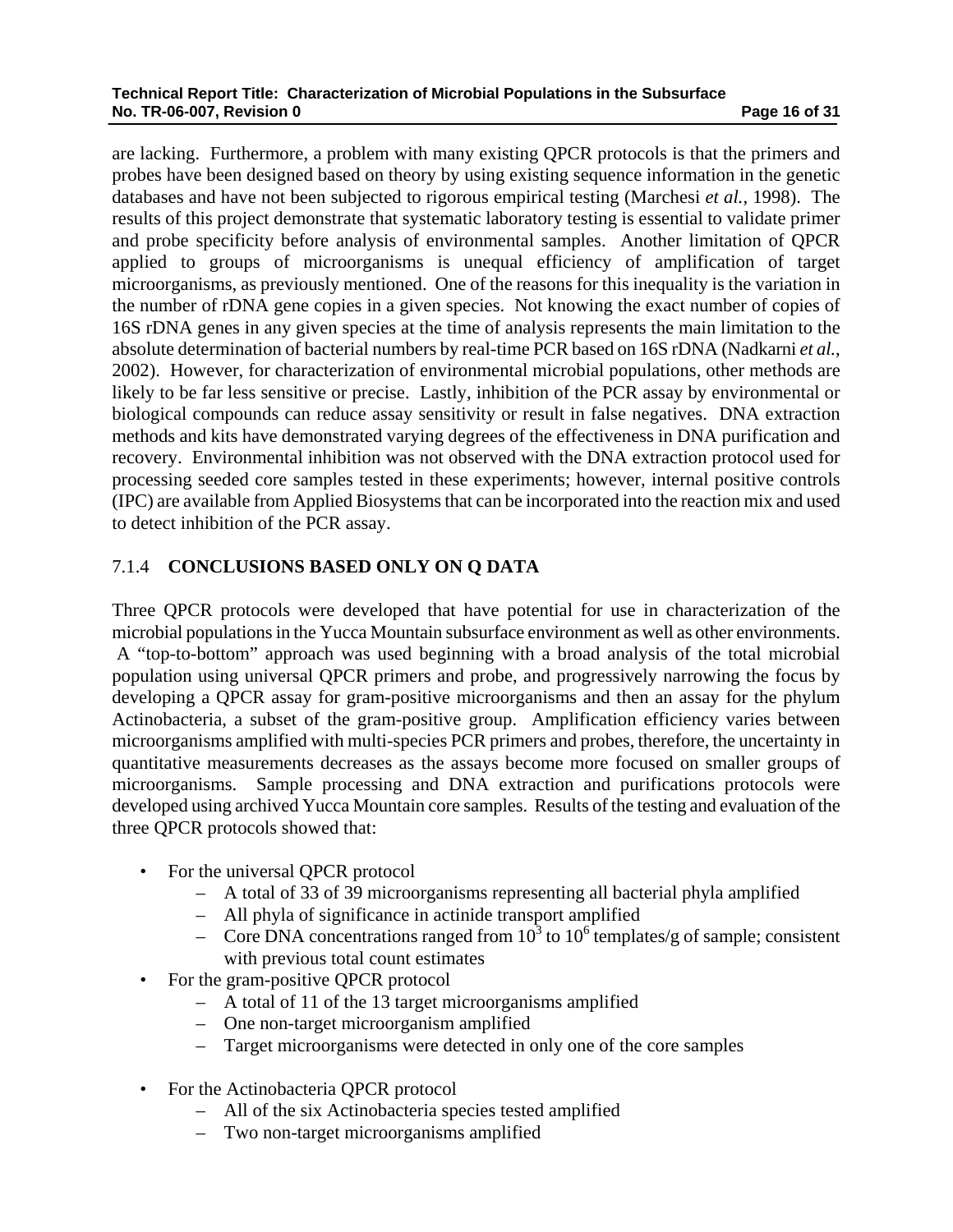– Target microorganisms were detected in only one of the core samples

It should be emphasized that the effects of storage of the core samples for several years likely affected the microbial species composition and concentration. Because sample storage is known to affect microbial populations, it is important that fresh, aseptically collected samples are obtained for microbiological characterization. The approach developed in this research project focused on measuring key groups of microorganisms that could play a role in actinide transport in the subsurface, but other important species and groups of microorganisms may also be important in actinide transformation. Additional group- and species-specific QPCR assays should be developed in future work to provide a comprehensive molecular microbiological approach to measuring microorganisms in environmental samples.

# 7.2 **CORROBORATION INCLUDING UQ DATA**

Not applicable.

# **8.0 INPUTS AND REFERENCES**

### 8.1 **Inputs**

| <b>Table</b> | Data ID Number (DID) | <b>File Name</b>              |
|--------------|----------------------|-------------------------------|
|              | R01PC.001            | TDA ATCCuniv ORD-RF-01.xls    |
|              | R01PC.002            | TDA ATCC Gram+ ORD-RF-01.xls  |
|              | R01PC.003            | TDA ATCC Actino ORD-RF-01.xls |
|              | R01PC.004            | TDA CoresUniv ORD-RF-01.xls   |
|              | R01PC.005            | TDA CoresGram+ ORD-RF-01.xls  |
| 10           | R01PC.006            | TDA CoresActino ORD-RF-01.xls |

### 8.2 **Cited References**

**Amann, R.I., W. Ludwig, and K.H. Schleifer.** 1995. Phylogenic identification and *in situ* detection of individual microbial cells without cultivation. Microbiol. Rev. **59:**143-169.

**Amy, P.S.** 1997. Microbial dormancy and survival in the subsurface, Chapter 11. *In* P.S. Amy and D.L. Haldeman (eds.), The Microbiology of the Terrestrial Deep Subsurface. CRC Lewis Publishers, Boca Raton, FL.

**Amy, P.S., C. Durham, D. Hall, and D.L. Haldeman.** 1993. Starvation-survival of deep subsurface isolates. Curr. Microbiol. **26:**345-352.

**Amy, P.S., D.L. Haldeman, D. Ringelberg, D.H. Hall, and C. Russell.** 1992. Comparison of identification systems for classification of bacteria isolated from water and endolithic habitats within the deep subsurface. Appl. Environ. Microbiol. **58:**3367-3373.

**Anderson, R.T., H.A. Vrionis, I. Ortiz-Bernad, C.T. Resch, P.E. Long, R. Dayvault, K. Karp, S. Marutzky, D.R. Metzler, A. Peacock, D.C. White, M. Lowe, and D.R. Lovley.** 2003. Stimulating the *in situ* activity of *Geobacter* species to remove Uranium from the groundwater of a Uranium-contaminated aquifer. Appl. Environ. Microbiol. **69:**5884-5891.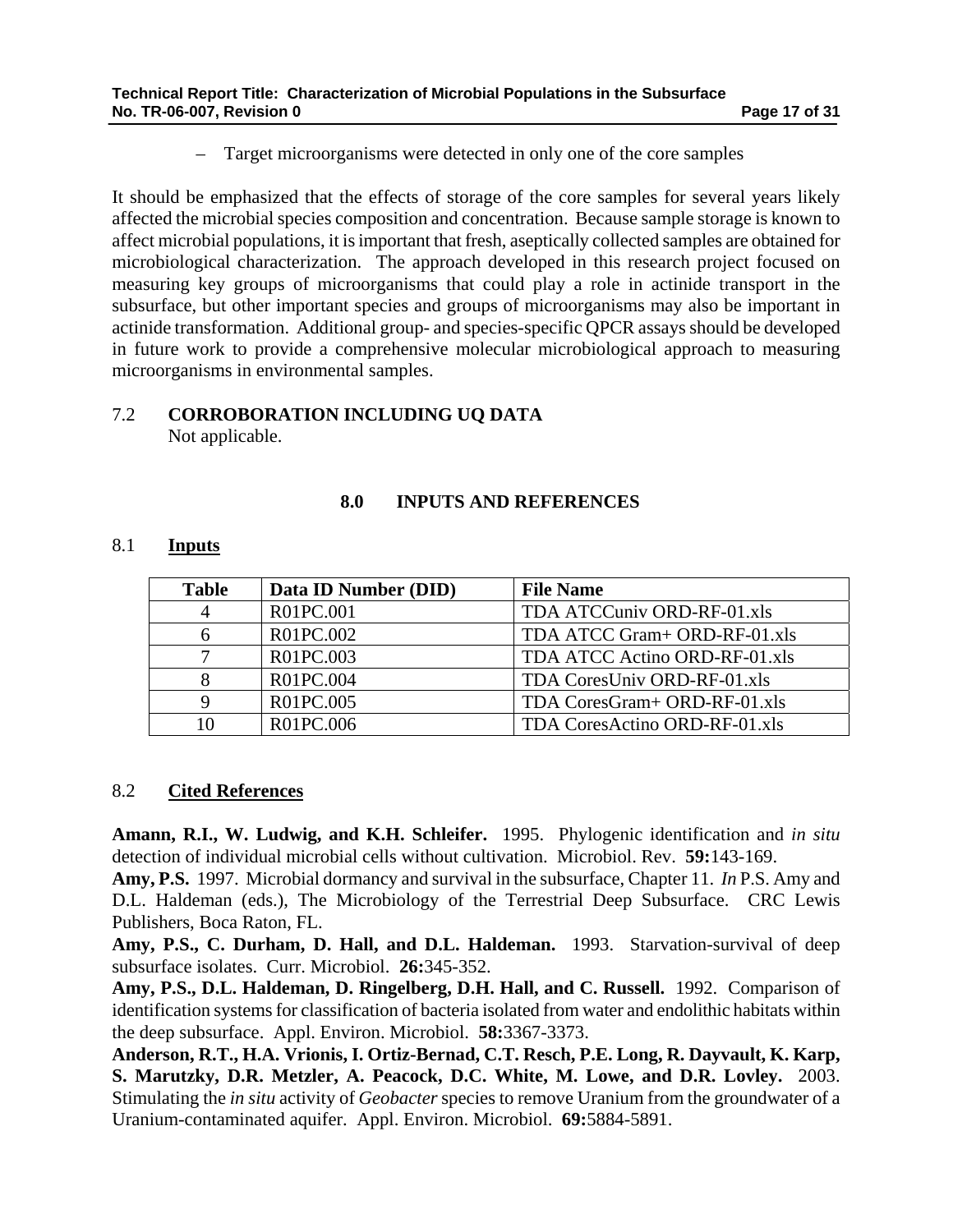**Barton**.**, L.L., F.A. Fekete, E.V. Marietta, H.E. Nuttall, Jr., and R. Jain.** 1992. Potential for bacterial remediation of waste sites containing selenium and lead, p. 99-107. *In* D.A. Sabatini and R.C. Knox (eds.), Transport and remediation of subsurface contaminants. Colloidal, interfacial, and surfactant phenomena. American Chemical Society, Wash., DC.

**Blackwood, C.B., A. Oaks, and J.S. Buyer.** 2005. Phylum- and class-specific PCR primers for general microbial community analysis. Appl. Environ. Microbiol. **71:**6193-6198.

**Boivin-Jahns, V., R. Ruimy, A. Bianchi, S. Daumas, and R. Christen.** 1996. Bacterial diversity in a deep-surface clay environment. Appl. Environ. Microbiol. **62(9):**3405-3412.

**Borneman, J., P.W. Skroch, K.M. O'Sullivan, J.A. Palus, N.G. Rumjanek, J.L. Jansen, J. Nienhuis, and E.W. Triplett.** 1996. Molecular microbial diversity in an agricultural soil in Wisconsin. Appl. Environ. Microbiol. **62:**1935-1943.

**Buttner, M.P., P. Cruz, L.D. Stetzenbach, A.K. Klima-Comba, V.L. Stevens, and T.D. Cronin.** 2004a. Determination of the efficacy of two building decontamination strategies by surface sampling with culture and quantitative PCR analysis. Appl. Environ. Microbiol. **70:**4740-4747.

**Buttner, M.P., P. Cruz, L.D. Stetzenbach, A.K. Klima-Comba, V.L. Stevens**, **and P.A. Emanuel.** 2004b. Evaluation of the Biological Sampling Kit (BiSKit) for large-area surface sampling. Appl. Environ. Microbiol. **70:**7040-7045.

**Buttner, M.P., P. Cruz-Perez, and L.D. Stetzenbach.** 2001. Enhanced detection of surfaceassociated bacteria in indoor environments using quantitative PCR. Appl. Environ. Microbiol. **67:**2564-2570.

**Corless, C.E., M. Guiver, R. Borrow, V. Edwards-Jones, E.B. Kaczmarski, and A.J. Fox.** 2000. Contamination and sensitivity issues with real-time universal 16S rRNA PCR. J. Clin. Microbiol. **38:**1747-1752.

**Cruz, P., and L.D. Stetzenbach.** 2004. Specific detection of fungi associated with SBS when using quantitative polymerase chain reaction. Adv. App. Microbiol. **55:**437-449.

**Cruz-Perez, P., M.P. Buttner, and L.D. Stetzenbach.** 2001a. Detection and quantitation of *Aspergillus fumigatus* in pure culture using polymerase chain reaction. Mol. Cellular Probes. **15:**81-88.

**Cruz-Perez, P., M.P. Buttner, and L.D. Stetzenbach.** 2001b. Specific detection of *Stachybotrys chartarum* in pure culture using quantitative polymerase chain reaction. Mol. Cellular Probes. **15:**129-138.

**Davis, M.A., S. Martin, A. Miranda, and J.M. Horn.** 1998. Sustaining native microbial growth with endogenous nutrients at Yucca Mountain. UCRL-JC-129185, Livermore National Laboratory, Livermore, CA.

**Dionisi, H.M., G. Harms, A.C. Layton, I.R. Gregory, J. Parker, S.A. Hawkins, K.G. Robinson, and G.S. Sayler.** 2003. Power analysis for real-time PCR quantification of genes in activated sludge and analysis of the variability introduced by DNA extraction. Appl. Environ. Microbiol. **69:**6597-6604.

**Fierer, N., J.A. Jackson, R. Vilgalys, and R.B. Jackson.** 2005. Assessment of soil microbial community structure by use of taxon-specific quantitative PCR assays. Appl. Environ. Microbiol. **71:**4117-4120.

**Fredrickson, J.K., H.M. Kostandarithes, S.W. Li, A.E. Plymale, and M.J. Daly.** 2000. Reduction of Fe(III), Cr(VI), U(VI), and Tc(VII) by *Deinococcus radiodurans* R1. Appl. Environ. Microbiol. **66:**2006-2011.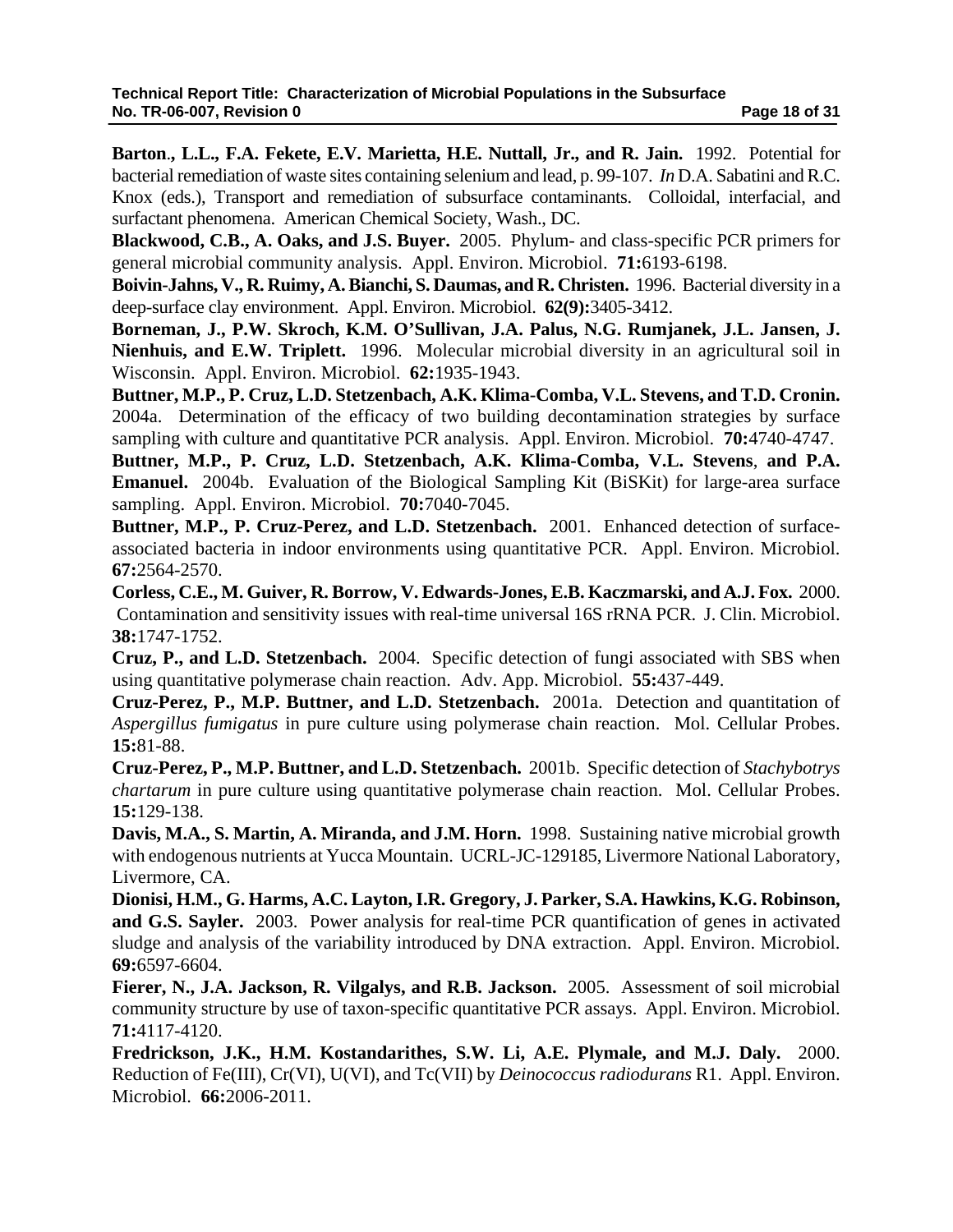**Geesey, G.G., and L. Jang.** 1989. Interactions between metal ions and capsular polymers, p. 325- 358. *In* T.J. Beveridge and R.J. Doyle (eds.), Metal Ions and Bacteria. John Wiley & Sons, New York. **Greisen, K., M. Loeffelholz, A. Purohit, and D. Leong.** 1994. PCR primers and probes for the 16S rRNA gene of most species of pathogenic bacteria, including bacteria found in cerebrospinal fluid. J. Clin. Microbiol. **32:**335-351.

**Haldeman, D.L., and P.S. Amy.** 1993a. Bacterial heterogeneity in deep subsurface tunnels at Rainier Mesa, Nevada Test Site. Microb. Ecol. **25:**183-194.

**Haldeman, D.L., and P.S. Amy.** 1993b. Diversity within a colony morphotype: implications for ecological research. Appl. Environ. Microbiol. **59:**933-935.

**Haldeman, D.L., P.S. Amy, D. Ringelberg, and D.C. White.** 1993. Characterization of the microbiology within a 21 m<sup>3</sup> section of rock from the deep subsurface. Microb. Ecol. 26:145-159. **Haldeman, D.L., P.S. Amy, D.C. White, and D.B. Ringelberg.** 1994.Changes in bacteria recoverable from subsurface volcanic rock samples during storage at 4 deg C. Appl. Environ. Microbiol. **60:**2697-2703.

**Harvey, R.W., and S.P. Garabedian.** 1991. Use of colloid filtration theory in modeling movement of bacteria through a contaminated sandy aquifer. Environ. Sci. Technol. **25(1):**178-185.

**Hersman, L.E.** 1997. Subsurface microbiology: effects on the transport of radioactive waste in the vadose zone, Chapter 16. *In* P.S. Amy and D.L. Haldeman (eds.),The Microbiology of the Terrestrial Deep Subsurface. CRC Lewis Publishers, Boca Raton, FL.

**Holmes, D.E., K.T. Finneran, R.A. O'Neil, and D.R. Lovley.** 2002. Enrichment of members of the family *Geobacteraceae* associated with stimulation of dissimilatory metal reduction in Uraniumcontaminated aquifer sediments. Appl. Environ. Microbiol. **68:**2300-2306.

**Horn, J.M., M. Davis, S. Martin, T. Lian, and D. Jones.** 1998. Assessing microbiologically induced corrosion of the waste package materials in the Yucca Mountain repository. UCRL-JC-130567, Livermore National Laboratory, Livermore, CA.

**Horn, J.M., B. Economides, A. Meike, and R.D. McCright.** 1998. Initial studies to assess the microbial impacts on nuclear waste disposal. UCRL-JC-122587, Livermore National Laboratory, Livermore, CA.

**Horn, J.M., and A. Meike.** 1995. Microbial activity at Yucca Mountain. UCRL-ID-122256, Livermore National Laboratory, Livermore, CA.

**Horn, J., and A. Meike.** 1996. A program to assess microbial impacts on nuclear waste management. UCRL-JC-122732, Livermore National Laboratory, Livermore, CA.

**Horz, H.P., M.E. Vianna, B.P.F.A. Gomes, and G. Conrads.** 2005. Evaluation of universal probes and primer sets for assessing total bacterial load in clinical samples: general implications and practical use in endodontic antimicrobial therapy. J. Clin. Microbiol. **43:**5332-5337.

**Janssen, P.H.** 2006. Identifying the dominant soil bacterial taxa in libraries of 16S rRNA and 16S rRNA genes. Appl. Environ. Microbiol. **72:**1719-1728.

**Jeon, B.-H., S.D. Kelly, K.M. Kemner, M.O. Barnett, W.D. Burgos, B.A. Dempsey, and E.E. Roden.** 2004. Microbial reduction of U(VI) at the solid-water interface. Environ, Sci, Technol. **38:**5649-5655.

**Ji N, B. Peng, G. Wang, S. Wang, and X. Peng.** 2004. Universal primer PCR with DGGE for rapid detection of bacterial pathogens. J. Microbiol. Methods. **57:**409-413.

**Kieft, T.L., W.P. Kovacik, Jr., D.B. Ringelberg, D.C. White, D.L. Haldeman, P.S. Amy, and L.E. Hersman.** 1997. Factors limiting microbial growth and activity at a proposed high-level nuclear repository, Yucca Mountain, Nevada.Appl. Environ. Microbiol. **63:**3128-3133.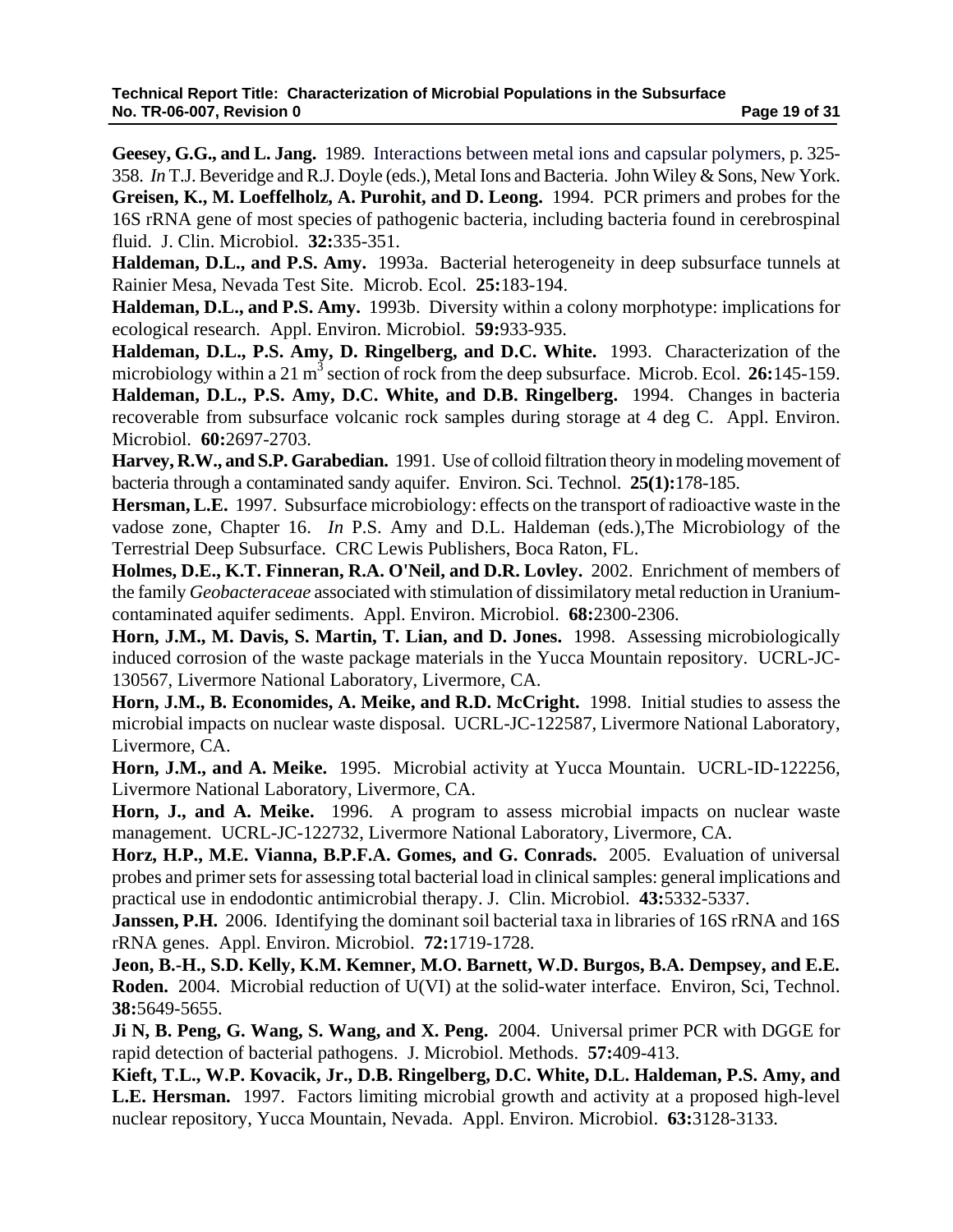**Kirk, J.L., L.A. Beaudette, M. Hart, P. Moutoglis, J.N. Klironomos, H. Lee, and J.T. Trevors.** 2004. Methods of studying soil microbial diversity. J. Microbiol. Methods. **58:**169-188.

**Liu, C., Y. Gorby, J. Zachara, J. Fredrickson, and C. Brown.** 2002. Reduction kinetics of Fe(III), Co(III), U(VI), Cr(VI), and Tc(VII) in cultures of dissimilatory metal-reducing bacteria. Biotechn. Bioeng. **80:**637-649.

**Lovley, D.R., E.J.P. Phillips, Y.A. Gorby, and E.R. Landa.** 1991. Microbial reduction of Uranium. Lett. Nature. **350:**413-416.

**Lovley, D.R., P.K. Widman, J.C. Woodward, and E.J. Phillips.** 1993. Reduction of Uranium by cytochrome c3 of *Desulfovibrio vulgaris*. Appl. Environ. Microbiol. **59:**3572-3576.

**Lyons, S.R., A.L. Griffen, and E.J. Leys.** 2000. Quantitative real-time PCR for *Porphyromonas gingivalis* and total bacteria. J. Clin. Microbiol. **38:**2362-2365.

**Marchesi, J.R., T. Sato, A.J. Weightman, T.A. Martin, J.C. Fry, S.J. Hiom, and W.G. Wade.** 1998. Design and evaluation of useful bacterium-specific PCR primers that amplify genes coding for bacterial 16S rRNA. Appl. Environ. Microbiol. **64:**795-799.

**McCarthy, J.F., and J.M. Zachara.** 1989. Subsurface transport of contaminants: mobile colloids in the subsurface environment may alter the transport of contaminants. Environ. Sci. Technol. **23(5):**496- 502.

**Merroun, M., J. Raff, A. Rossberg, C. Hennig, T. Reich, and S. Selenska-Pobell.** 2005. Complexation of Uranium by cells and S-layer sheets of *Bacillus sphaericus* JG-A12. Appl. Environ. Microbiol. **71:**5532-5543.

**Nadkarni, M., F. Martin, N. Jacques, and N. Hunter.** 2002. Determination of bacterial load by real-time PCR using a broad-range (universal) probe and primers set. Microbiol. **148:**257-266.

**North, N., S. Dollhopf, L. Petrie, J. Istok, D. Balkwill, and J. Kostka.** 2004. Change in bacterial community structure during *in situ* biostimulation of subsurface sediment contaminated with Uranium and nitrate. Appl. Environ. Microbiol. **70:**4911-4920.

**Okano, Y., K. Hristova, C. Leutenegger, L. Jackson, R. Denison, B. Gebreyesus, D. Lebauer, and K. Scow.** 2004. Application of real-time PCR to study effects of ammonium on population size of ammonia-oxidizing bacteria in soil. Appl. Environ. Microbiol. **70:**1008-1016.

**Ott, S.J., M. Musfeldt, U. Ullmann, J. Hampe, and S. Schreiber.** 2004. Quantification of intestinal bacterial populations by real-time PCR with a universal primer set and minor groove binder probes: a global approach to the enteric flora. J. Clin. Microbiol. **42:**2566-2572.

**Rittmann, B.E., J.E. Banaszak, and D.T. Reed.** 2002. Reduction of Np(V) and precipitation of Np(IV) by an anaerobic microbial consortium. Biodeg. **13:**329-342.

**Rivas, R., E. Velazquez, J.L. Zurdo-Pineiro, P.F. Mateos, E. Martinez Molina.** 2004. Identification of microorganisms by PCR amplification and sequencing of a universal amplified ribosomal region present in both prokaryotes and eukaryotes. J. Microbiol. Methods. **56:**413-426.

**Rusin, P.A., L. Quintana, J.R. Brainard, B.A. Strietelmeier, C.D. Talt, S.A. Ekberg, P.D. Palmer, T.W. Newton, and D.L. Clark.** 1994. Solubilization of Plutonium hydrous oxide by Ironreducing bacteria. Environ. Sci. Technol. **28:**1686-1690.

**Sani, R., B. Peyton, W. Smith, W. Apel, and J. Petersen.** 2002. Dissimilatory reduction of Cr(VI), Fe(III), and U(VI) by *Cellulomonas* isolates. Appl. Microbiol. Biotechnol. **60:**192-199.

**Suzuki, M.T., L.T. Taylor, and E.F. DeLong.** 2000. Quantitative analysis of small-subunit rRNA genes in mixed microbial populations via 5'-nuclease assays. Appl. Environ. Microbiol. **66:**4605- 4614.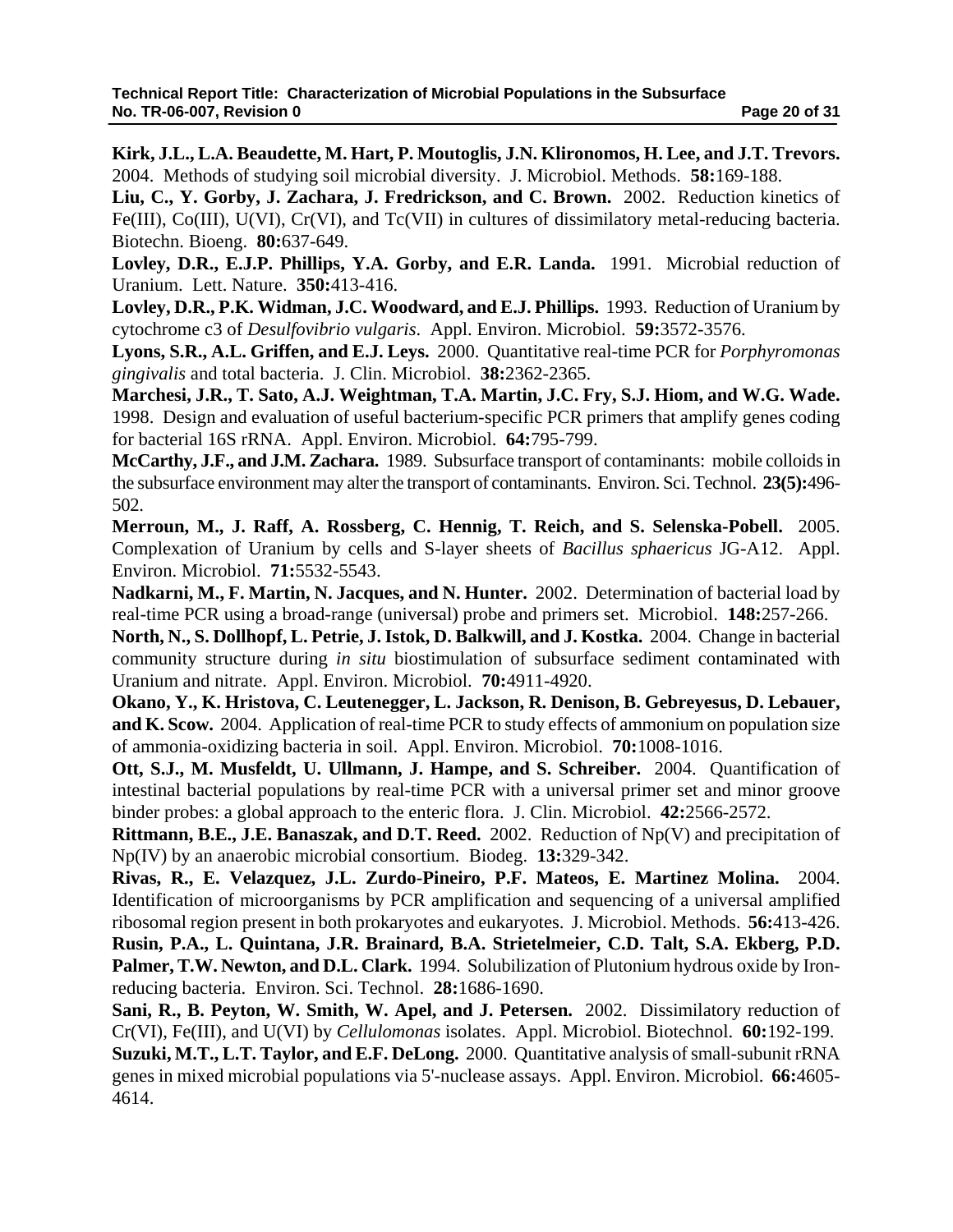**Suzuki, Y., S.D. Kelly, K.M. Kemner, and J.F. Banfield.** 2005. Direct microbial reduction and subsequent preservation of Uranium in natural near-surface sediment. Appl. Environ. Microbiol. **71:**1790-1797.

**Suzuki, Y., S.D. Kelly, K.M. Kemner, and J.F. Banfield.** 2003. Microbial populations stimulated for hexavalent Uranium reduction in Uranium mine sediment. Appl. Environ. Microbiol. **69:**1337- 1346.

**Takai, K., and K. Horikoshi.** 2000. Rapid detection and quantification of members of the archaeal community by quantitative PCR using fluorogenic probes. Appl. Environ. Microbiol. **66:**5066- 5072.

**Tsai, Y.-L., and B.H. Olson.** 1992. Detection of low numbers of bacterial cells in soils and sediments by polymerase chain reaction. Appl. Environ. Microbiol. **58:**754-757.

**Urrutia-Mera, M., and T.J. Beveridge.** 1993. Mechanism of silicate binding to the bacterial cell wall in *Bacillus subtilis*. J. Bacteriol. **175(7):**1936-1945.

**Vliegen, I., J.A. Jacobs, E. Beuken, C.A. Bruggeman, and C. Vink.** 2006. Rapid identification of bacteria by real-time amplification and sequencing of the 16S rRNA gene. J. Microbiol. Methods. **66:**156-164.

**Vrionis, H.A., R.T. Anderson, I. Ortiz-Bernad, K.R. O'Neill, C.T. Resch, A.D. Peacock, R. Dayvault, D.C. White, P.E. Long, and D.R. Lovley.** 2005. Microbiological and geochemical heterogeneity in an *in situ* Uranium bioremediation field site. Appl. Environ. Microbiol. **71:**6308- 6318.

**Wackett, L.P., A.G. Dodge, and L.B.M. Ellis.** 2004. Microbial genomics and the periodic table. Appl. Environ. Microbiol. **70:**647-655.

**Wall, J., and L. Krumholz.** 2006. Uranium reduction. Ann. Rev. Microbiol. **60:**149-166.

**West, J.M., N. Christofi, and I. McKinley.** 1985. An overview of recent microbiological research relevant to the geological disposal of nuclear waste. Radioactive Waste Mgt. Nuclear Fuel Cycle. **6(1):**79-95.

**Wilson, I.G.** 1997. Inhibition and facilitation of nucleic acid amplification. Appl. Environ. Microbiol. **63:**3741-3751.

**Wu, Q., R.A. Sanford, and F.E. Loffler.** 2006. Uranium(VI) reduction by *Anaeromyxobacter dehalogenans* Strain 2CP-C. Appl. Environ. Microbiol. **72:**3608-3614.

# **9.0 SOFTWARE**  Not applicable

# **10.0 ATTACHMENTS**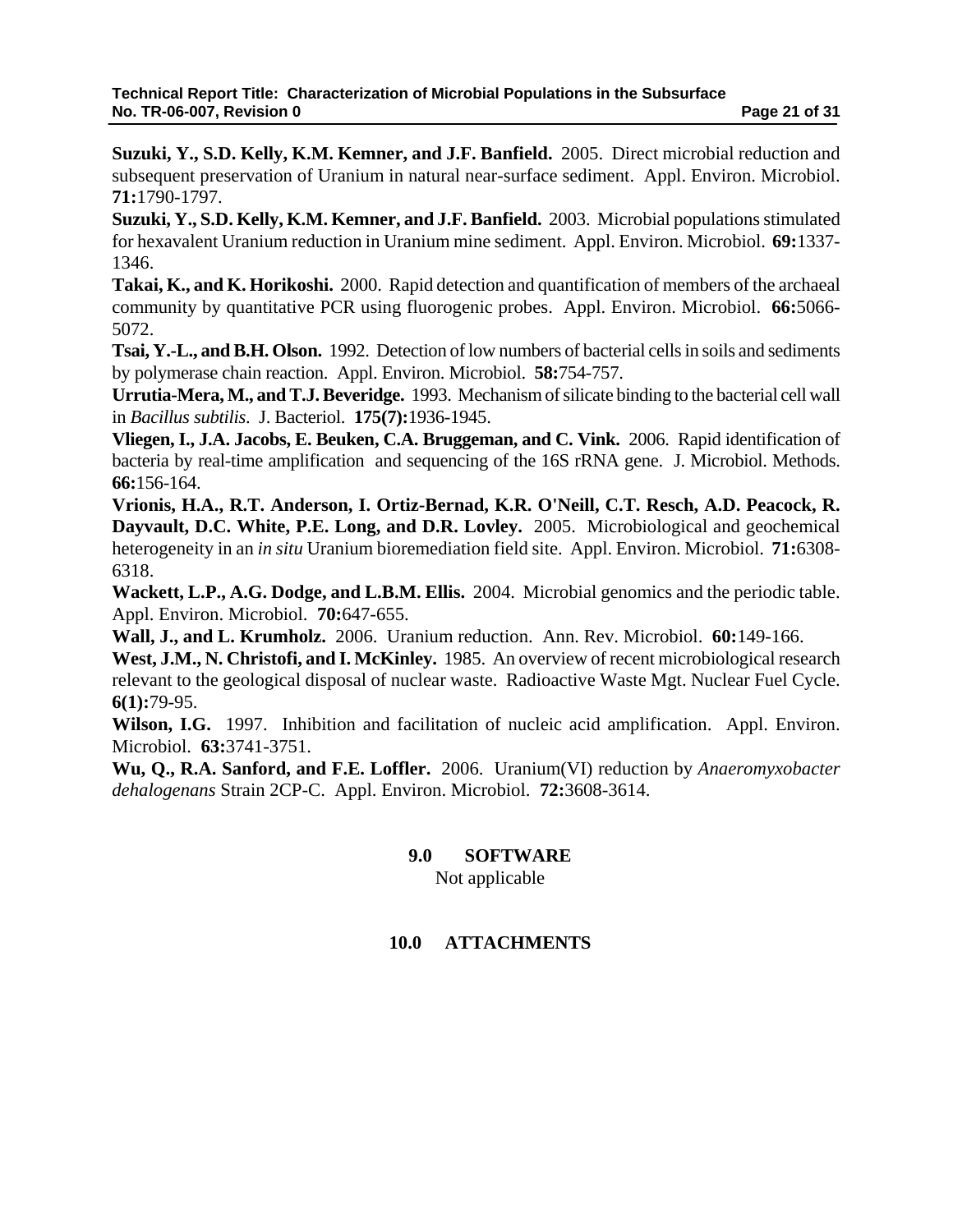#### **Technical Report Title: Characterization of Microbial Populations in the Subsurface No. TR-06-007, Revision 0 Page 22 of 31**

|  | Table 1. Microorganisms identified from the literature review (light grey = microorganisms indigenous to the Yucca        |  |  |  |
|--|---------------------------------------------------------------------------------------------------------------------------|--|--|--|
|  | Mountain site cultured previously; dark grey = microorganisms of concern for actinide reduction or subsurface transport). |  |  |  |

| Phylum               | <b>Class</b>        | Organism                           |
|----------------------|---------------------|------------------------------------|
| Deinococcus-Thermus  | Deinococci          | Deinococcus radiodurans            |
| Proteobacteria       | Alphaproteobacteria | Agrobacterium                      |
|                      |                     | Methylobacterium                   |
|                      | Betaproteobacteria  | Acidovorax facilis                 |
|                      |                     | Hydrogenophaga pseudoflava         |
|                      | Gammaproteobacteria | Acinetobacter calcoaceticus        |
|                      |                     | Acinetobacter haemolyticus         |
|                      |                     | Acinetobacter johnsonii            |
|                      |                     | Moraxella bovis                    |
|                      |                     | Moraxella lincolnii                |
|                      |                     | Moraxella phenylpyruvica           |
|                      |                     | Pasteurella haemolytica            |
|                      |                     | Pseudomonas facilus                |
|                      |                     | Pseudomonas fluorescens            |
|                      |                     | Pseudomonas paucimoblis            |
|                      |                     | Pseudomonas putida                 |
|                      |                     | Pseudomonas stutzeri               |
|                      |                     | Pseudomonas syringae               |
|                      |                     | Pseudomonas vesicularis            |
|                      |                     | Shewanella sp.                     |
|                      |                     | Xanthomonas campestris             |
|                      | Deltaproteobacteria | Anaeromyxobacter dehalogenans      |
|                      |                     | Desulfovibrio desulfuricans        |
|                      |                     | Desulfovibrio vulgaris             |
|                      |                     | Geobacter metallireducens          |
|                      |                     | Geobacter sulfurreducens           |
| Firmicutes           | Bacilli             | Bacillus sp.                       |
|                      |                     | <b>Bacillus</b> coagulans          |
|                      |                     | Bacillus psychrophilus             |
|                      |                     | Staphylococcus kloosii             |
|                      | Clostridia          | Clostridium sp.                    |
|                      |                     | Desulfosporosinus sp.              |
|                      |                     | Thermoterrabacterium ferrireducens |
| Actinobacteria       | Actinobacteria      | Arthrobacter oxydans               |
| High GC              |                     | Arthrobacter crystallopoites       |
|                      |                     | Arthrobacter protophormiae         |
|                      |                     | Arthrobacter ramosus               |
|                      |                     | Aureobacterium liquefaciens        |
|                      |                     | Cellulomonas sp.                   |
|                      |                     | Clavibacter michiganense           |
|                      |                     | Corynebacterium renale             |
|                      |                     | Gordonia bronchialis               |
|                      |                     | Microbacterium flavescens          |
|                      |                     | Micrococcus kristinae              |
|                      |                     | Micrococcus luteus                 |
|                      |                     | Nocardioides luteus                |
|                      |                     | Rhodococcus maris                  |
| <b>Bacteroidetes</b> | Flavobacteria       | Flavobacterium indologenes         |
|                      | Sphingobacteria     | Sphingobacterium spiritovorum      |
|                      |                     | Sphingobacterium multivorum-like   |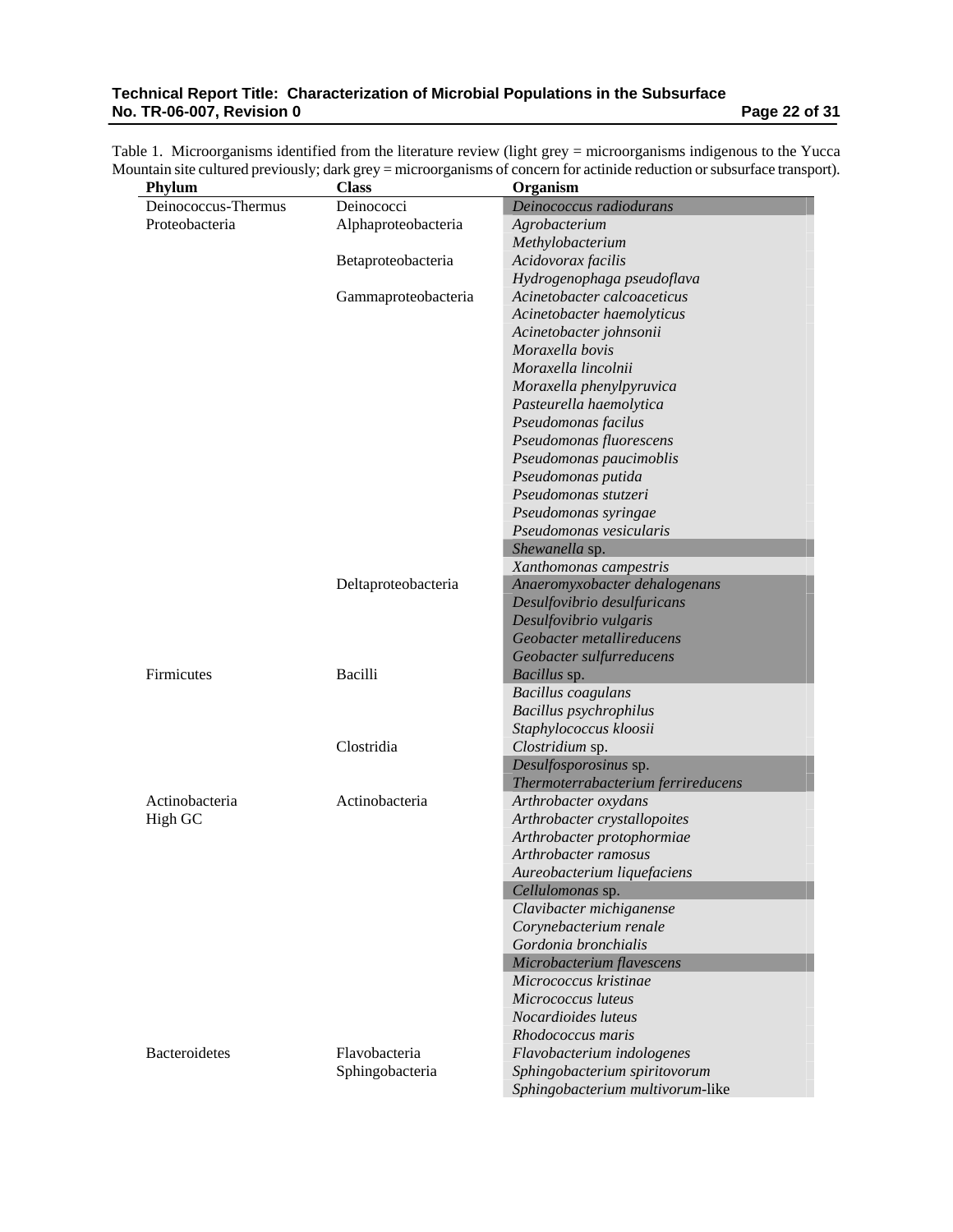| Table 2. Microorganisms used in the development and testing of universal and group-specific PCR  |
|--------------------------------------------------------------------------------------------------|
| primers and probes ( $ATCC = American Type$ Culture Collection; Neg = gram-negative; Pos = gram- |
| positive; $N/A$ = not applicable).                                                               |

|                       |                       |                                        | Gram            |                 |
|-----------------------|-----------------------|----------------------------------------|-----------------|-----------------|
| Phylum                | <b>Class</b>          | <b>Organism (Genus and species)</b>    | <b>Reaction</b> | ATCC#           |
| Crenarchaeota         | Thermoprotei          | Aeropyrum pernix (Archaea)             | <b>Neg</b>      | 700893D         |
| Euryarchaeota         | Methanococci          | Methanococcus maripaludis (Archaea)    | Neg             | 43000D          |
| Aquificae             | Aquificae             | Hydrogenothermus marinus               | Neg             | <b>BAA-483</b>  |
| Thermotogae           | Thermotogae           | Thermotoga maritima                    | Neg             | 43589D          |
| Thermodesulfobacteria | Thermodesulfobacteria | Thermodesulfobacterium commune         | Neg             | 33708           |
| Deinococcus-Thermus   | Deinococci            | Deinococcus radiodurans                | Pos             | 13939D          |
| Chrysiogenetes        | Chrysiogenetes        | Chrysiogenes arsenatis                 | Neg             | 700172          |
| Chloroflexi           | Chloroflexi           | Chloroflexus aurantiacus               | Neg             | 29366           |
| Thermomicrobia        | Thermomicrobia        | Thermomicrobium roseum                 | Neg             | 27502           |
| Nitrospirae           | Nitrospira            | Thermodesulfovibrio yellowstonii       | Neg             | 51303           |
| Deferribacteres       | Deferribacteres       | Geovibrio thiophilus                   | Neg             | <b>BAA-311</b>  |
| Cyanobacteria         | Cyanobacteria         | Nostoc sp.                             | Neg             | 29133D          |
| Chlorobi              | Chlorobi              | Chlorobium tepidum                     | Neg             | 49652D          |
| Proteobacteria        | Alphaproteobacteria   | Methylobacterium extorquens            | Neg             | 14718D          |
|                       | Betaproteobacteria    | Hydrogenophaga pseudoflava             | Neg             | 700892          |
|                       | Gammaproteobacteria   | Shewanella oneidensis                  | Neg             | 700550D         |
|                       | Deltaproteobacteria   | Desulfovibrio vulgaris subsp. vulgaris | Neg             | 29579D          |
|                       |                       | Geobacter sulfurreducens               | Neg             | 51573D          |
| Firmicutes            | Bacilli               | <b>Bacillus</b> cereus                 | Pos             | 14579D          |
|                       |                       | Bacillus halodurans Nielsen et al.     | Pos             | <b>BAA-125D</b> |
|                       |                       | <b>Bacillus</b> subtilis               | Pos             | 82D             |
|                       | Clostridia            | Clostridium difficile                  | Pos             | 9689D           |
|                       |                       | Clostridium perfringens                | Pos             | 13124D          |
|                       |                       | Desulfosporosinus meridiei             | Pos             | <b>BAA-275</b>  |
| Actinobacteria        | Actinobacteria        | Arthrobacter crystallopoietes          | Pos             | 15481           |
|                       |                       | Cellulomonas fimi                      | Pos             | 484             |
|                       |                       | Gordonia rubripertincta                | Pos             | 14352           |
|                       |                       | Microbacterium flavescens              | Pos             | 13348           |
|                       |                       | Micrococcus luteus                     | Pos             | 53598D          |
|                       |                       | Rhodococcus erythropolis               | Pos             | 27854           |
| Planctomycetes        | Planctomycetacia      | Planctomyces maris                     | <b>Neg</b>      | 29201           |
| Chlamydiae            | Chlamydiae            | Parachlamydia acanthamoebae            | <b>Neg</b>      | VR-1476         |
| Spirochaetes          | Spirochaetes          | Borrelia burgdorferi                   | Neg             | 35210D          |
| Fibrobacteres         | Fibrobacteres         | Fibrobacter intestinalis               | Neg             | 43854           |
| Acidobacteria         | Acidobacteria         | Geothrix fermentans                    | Neg             | 700665          |
| <b>Bacteroidetes</b>  | <b>Bacteroides</b>    | <b>Bacteroides</b> fragilis            | Neg             | 25285D          |
| Fusobacteria          | Fusobacteria          | Ilyobacter insuetus                    | <b>Neg</b>      | <b>BAA-291</b>  |
| Verrucomicrobia       | Verrucomicrobia       | Verrucomicrobium spinosum              | Neg             | 43997           |
| Dictyoglomi           | Dictyoglomi           | Dictyoglomus thermophilum              | <b>Neg</b>      | 35947           |
| Ascomycota            | Ascomycetes           | Stachybotrys chartarum                 | N/A             | MYA-3310        |
| Ascomycota            | Ascomycetes           | Aspergillus fumigatus                  | N/A             | 36607           |
| Chordata              | Mammalia              | Human DNA                              | N/A             | N/A             |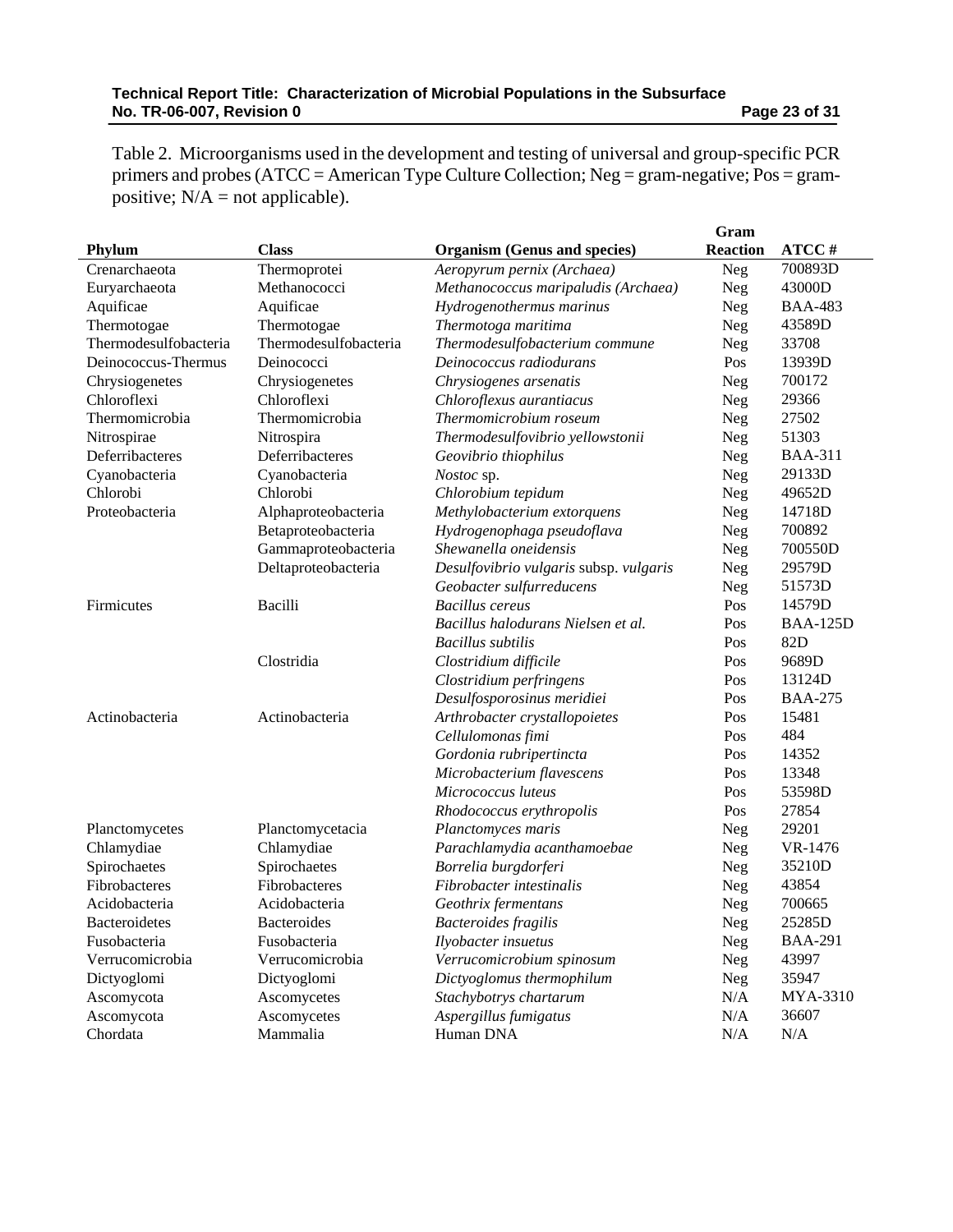Table 3. Candidate universal bacterial TaqMan® primer and probe sequences designed in the laboratory or previously published ( $* = UNLV$ -modified).

| <b>Primer</b> | <b>Probe</b> |                                     |                       |
|---------------|--------------|-------------------------------------|-----------------------|
| name          | name         | <b>Sequence</b>                     | Reference             |
| <b>SuzF</b>   |              | cggtgaatacgttcycgg                  | Suzuki et al., 2000   |
| SuzR*         |              | gghtaccttgttacgactt                 | Suzuki et al., 2000   |
|               | <b>SuzP</b>  | 6-FAM-cttgtacacaccgcccgtc-TAMRA     | Suzuki et al., 2000   |
| UnivF         |              | tgaatacgttcccggc                    | UNLV designed         |
| UnivR         |              | ggtgttacaaactctcgtgg                | UNLV designed         |
|               | <b>SuzP</b>  | 6-FAM-cttgtacacaccgcccgtc-TAMRA     | Suzuki et al., 2000   |
| UnivF1        |              | cagaagaagcaccggctaactc              | UNLV designed         |
| UnivF2        |              | gcagaagaagcaccggctaa                | UNLV designed         |
| UnivF3        |              | gcagaagaagcaccggctaac               | UNLV designed         |
| UnivR1        |              | tttacgcccagtaattccgatt              | UNLV designed         |
| UnivR2        |              | ctttacgcccagtaattccgatt             | UNLV designed         |
|               |              | 6-FAM-gtgccagcagccgcggtaatacg-      |                       |
|               | NadPc*       | <b>TAMRA</b>                        | Nadkarni et al., 2002 |
| UnivF3        |              | gcagaagaagcaccggctaac               | UNLV designed         |
| UnivR1        |              | tttacgcccagtaattccgatt              | UNLV designed         |
|               |              | 6-FAM-gtgccagcagccgcggtaatacg-      |                       |
|               | NadPc*       | <b>TAMRA</b>                        | Nadkarni et al., 2002 |
| NadF          |              | tcctacgggaggcagcagt                 | Nadkarni et al., 2002 |
| <b>NadR</b>   |              | ggactaccagggtatctaatcctgtt          | Nadkarni et al., 2002 |
|               |              | 6-FAM-gtgccagcagccgcggtaatacg-      |                       |
|               | NadPc*       | <b>TAMRA</b>                        | Nadkarni et al., 2002 |
| NadF          |              | tcctacgggaggcagcagt                 | Nadkarni et al., 2002 |
| <b>NadR</b>   |              | ggactaccagggtatctaatcctgtt          | Nadkarni et al., 2002 |
|               | UnivP        | 6-FAM-cgtattaccgcggctgctggcac-TAMRA | Nadkarni et al., 2002 |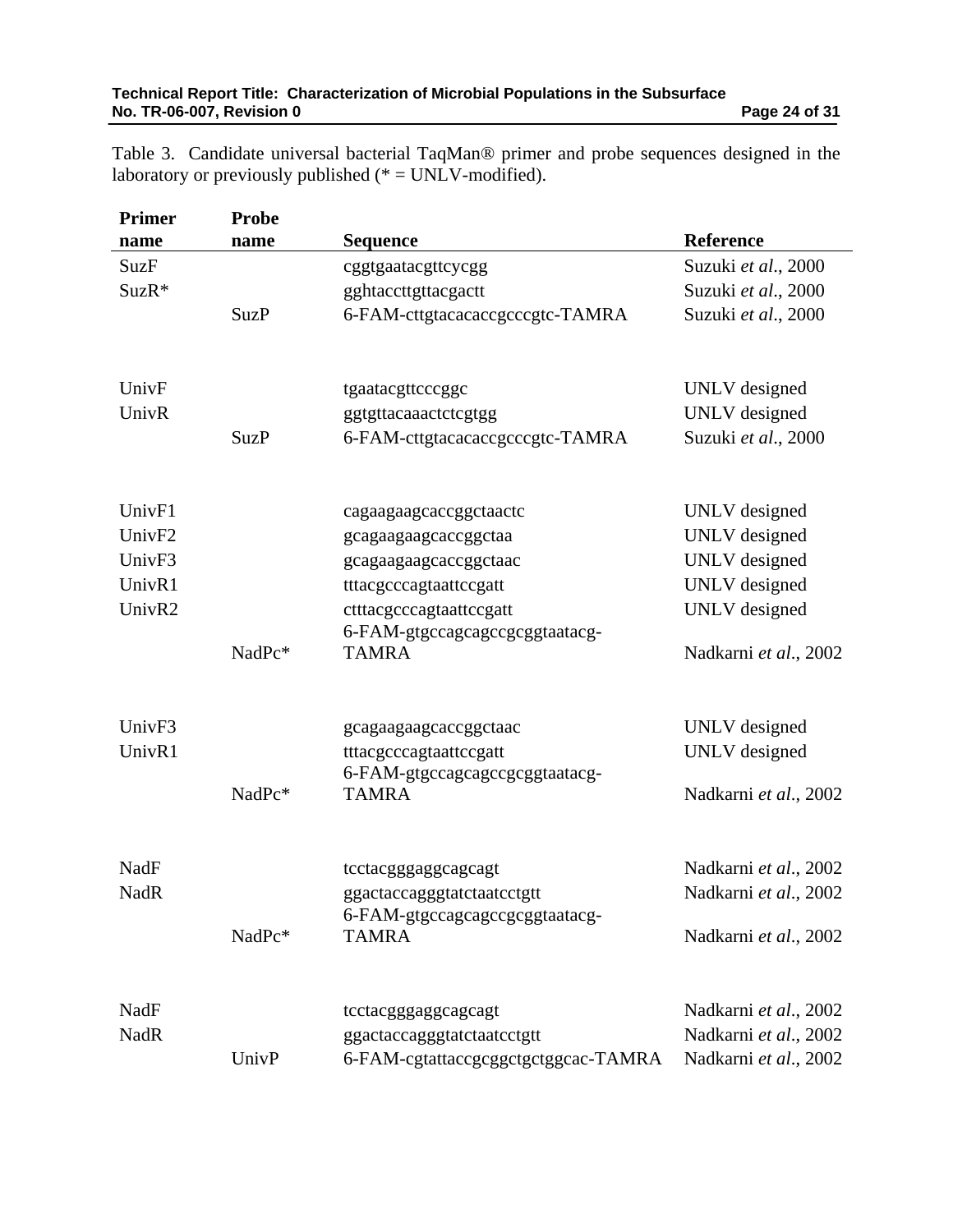#### **Technical Report Title: Characterization of Microbial Populations in the Subsurface No. TR-06-007, Revision 0 Page 25 of 31 Page 25 of 31 Page 25 of 31 Page 25 of 31 Page 25 of 31 Page 25 of 31 Page 25 of 31 Page 25 of 31 Page 25 of 31 Page 25 of 31 Page 25 of 31 Page 25 of 31 Page 25 of 31 Page 25 of 31**

Table 4. QPCR results obtained for 27 phyla using universal bacterial primers and probe. Ten nanograms of bacterial DNA and 15 nanograms of human DNA were used per PCR assay. Fungal DNA consisted of 2.77 x 10<sup>4</sup> *S. chartarum* templates and 3.97 x 10<sup>5</sup> A. *fumigatus* templates. Four replicates were amplified for each DNA sample with two exceptions *T. yellowstonii* and *P. maris* (n=2). Ct value is inversely proportional to the concentration of DNA measured, and a Ct value of 40 represents a negative result (QPCR = quantitative polymerase chain reaction; Neg = gram-negative;  $Pos = gram-positive$ ;  $N/A = not applicable$ ) (DID R01PC.001, TDA ATCCuniv ORD-RF-01.xls).

|                                        | Gram                  | <b>PCR Analysis</b> | <b>Standard</b>  |
|----------------------------------------|-----------------------|---------------------|------------------|
| Organism                               | <b>Classification</b> | (Mean Ct value)     | <b>Deviation</b> |
| Aeropyrum pernix (Archaea)             | Neg                   | 36.46               | 0.06             |
| Methanococcus maripaludis (Archaea)    | Neg                   | 40.00               | 0.00             |
| Hydrogenothermus marinus               | Neg                   | 40.00               | 0.00             |
| Thermotoga maritima                    | Neg                   | 24.43               | 0.40             |
| Thermodesulfobacterium commune         | Neg                   | 35.88               | 0.31             |
| Deinococcus radiodurans                | Pos                   | 21.98               | 0.61             |
| Chrysiogenes arsenatis                 | Neg                   | 39.46               | 0.66             |
| Chloroflexus aurantiacus               | Neg                   | 27.71               | 0.67             |
| Thermomicrobium roseum                 | Neg                   | 40.00               | 0.00             |
| Thermodesulfovibrio yellowstonii       | Neg                   | 29.00               | 0.03             |
| Geovibrio thiophilus                   | Neg                   | 24.58               | 0.34             |
| Nostoc sp.                             | Neg                   | 40.00               | 0.00             |
| Chlorobium tepidum                     | Neg                   | 21.41               | 0.23             |
| Methylobacterium extorquens            | Neg                   | 20.36               | 0.29             |
| Hydrogenophaga pseudoflava             | Neg                   | 24.30               | 1.39             |
| Shewanella oneidensis                  | Neg                   | 19.10               | 0.72             |
| Desulfovibrio vulgaris subsp. vulgaris | Neg                   | 18.30               | 0.81             |
| Geobacter sulfurreducens               | Neg                   | 27.02               | 0.37             |
| <b>Bacillus cereus</b>                 | Pos                   | 17.34               | 0.26             |
| Bacillus halodurans Nielsen et al.     | Pos                   | 16.59               | 0.19             |
| <b>Bacillus</b> subtilis               | Pos                   | 18.05               | 0.39             |
| Clostridium difficile                  | Pos                   | 16.51               | 0.61             |
| Clostridium perfringens                | Pos                   | 15.56               | 2.53             |
| Desulfosporosinus meridiei             | Pos                   | 40.00               | 0.00             |
| Arthrobacter crystallopoietes          | Pos                   | 20.66               | 1.07             |
| Cellulomonas fimi                      | Pos                   | 28.33               | 5.60             |
| Gordonia rubripertincta                | Pos                   | 38.92               | 1.22             |
| Microbacterium flavescens              | Pos                   | 40.00               | 0.00             |
| Micrococcus luteus                     | Pos                   | 20.04               | 0.16             |
| Rhodococcus erythropolis               | Pos                   | 34.04               | 2.46             |
| Planctomyces maris                     | Neg                   | 35.31               | 0.04             |
| Parachlamydia acanthamoebae            | Neg                   | 33.46               | 1.58             |
| Borrelia burgdorferi                   | Neg                   | 24.33               | 1.08             |
| Fibrobacter intestinalis               | Neg                   | 30.53               | 0.86             |
| Geothrix fermentans                    | Neg                   | 34.51               | 1.65             |
| <b>Bacteroides fragilis</b>            | Neg                   | 20.60               | 0.76             |
| Ilyobacter insuetus                    | Neg                   | 33.34               | 1.20             |
| Verrucomicrobium spinosum              | Neg                   | 39.57               | 0.31             |
| Dictyoglomus thermophilum              | Neg                   | 28.48               | 1.47             |
| Stachybotrys chartarum                 | N/A                   | 40.00               | 0.00             |
| Aspergillus fumigatus                  | N/A                   | 40.00               | 0.00             |
| Human DNA                              | N/A                   | 40.00               | 0.00             |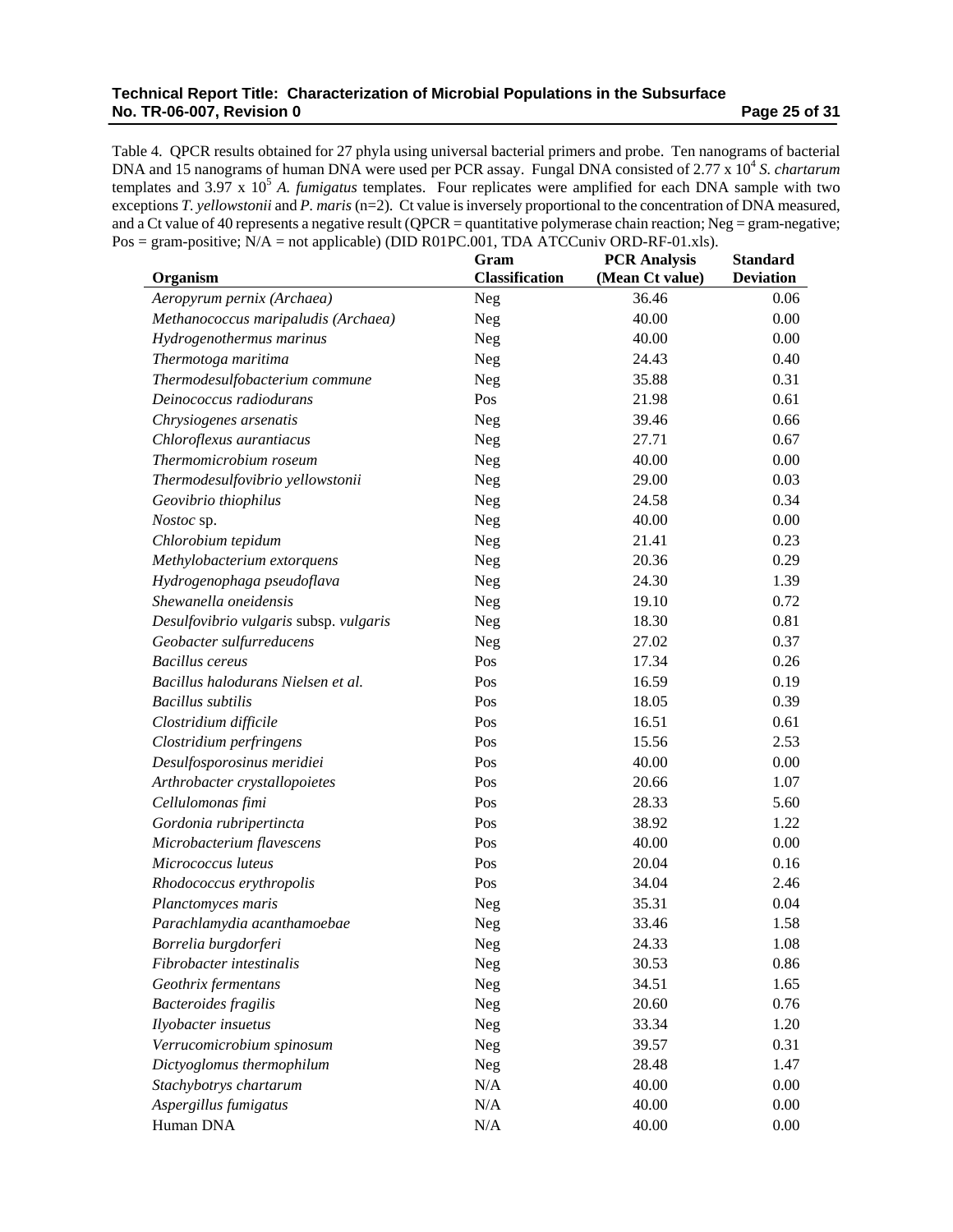#### **Technical Report Title: Characterization of Microbial Populations in the Subsurface No. TR-06-007, Revision 0 Page 26 of 31 Page 26 of 31 Page 26 of 31 Page 26 of 31**

Table 5. Candidate gram-positive bacterial TaqMan® primer and probe sequences designed in the laboratory or previously published. Wobble (interchangeable) bases are indicated by the letters s, m, r, y, and k (s = cytosine or guanine; m = adenine or cytosine;  $r =$  adenine or guanine; y = cytosine or thymine;  $k =$  guanine or thymine;  $* = UNLV$ -modified).

| <b>Primer</b>   | <b>Probe</b> |                                    |                  |
|-----------------|--------------|------------------------------------|------------------|
| name            | name         | <b>Sequence (Name)</b>             | <b>Reference</b> |
| GF1             |              | actctagacagrstgccggtgataa          | UNLV designed    |
| GR <sub>1</sub> |              | ggccattgtagcacgtgtgt               | UNLV designed    |
| Fi1             |              | actctarrgagactgccggtgataa          | UNLV designed    |
| AF1             |              | actcatrggakactgccggggtcaa          | UNLV designed    |
| AF2             |              | actgccggggtcaactcgga               | UNLV designed    |
| GF <sub>2</sub> |              | actcttrrgagactgccggtgacaa          | UNLV designed    |
| GF3             |              | aamycggaggaaggtggggatg             | UNLV designed    |
| AR1             |              | ggccattgtagcatgcgtga               | UNLV designed    |
|                 |              | 6-FAM-acgtcaaatcatcatgccccttatgtc- | Greisen et al.,  |
|                 | $Gram+P$     | <b>TAMRA</b>                       | 1994*            |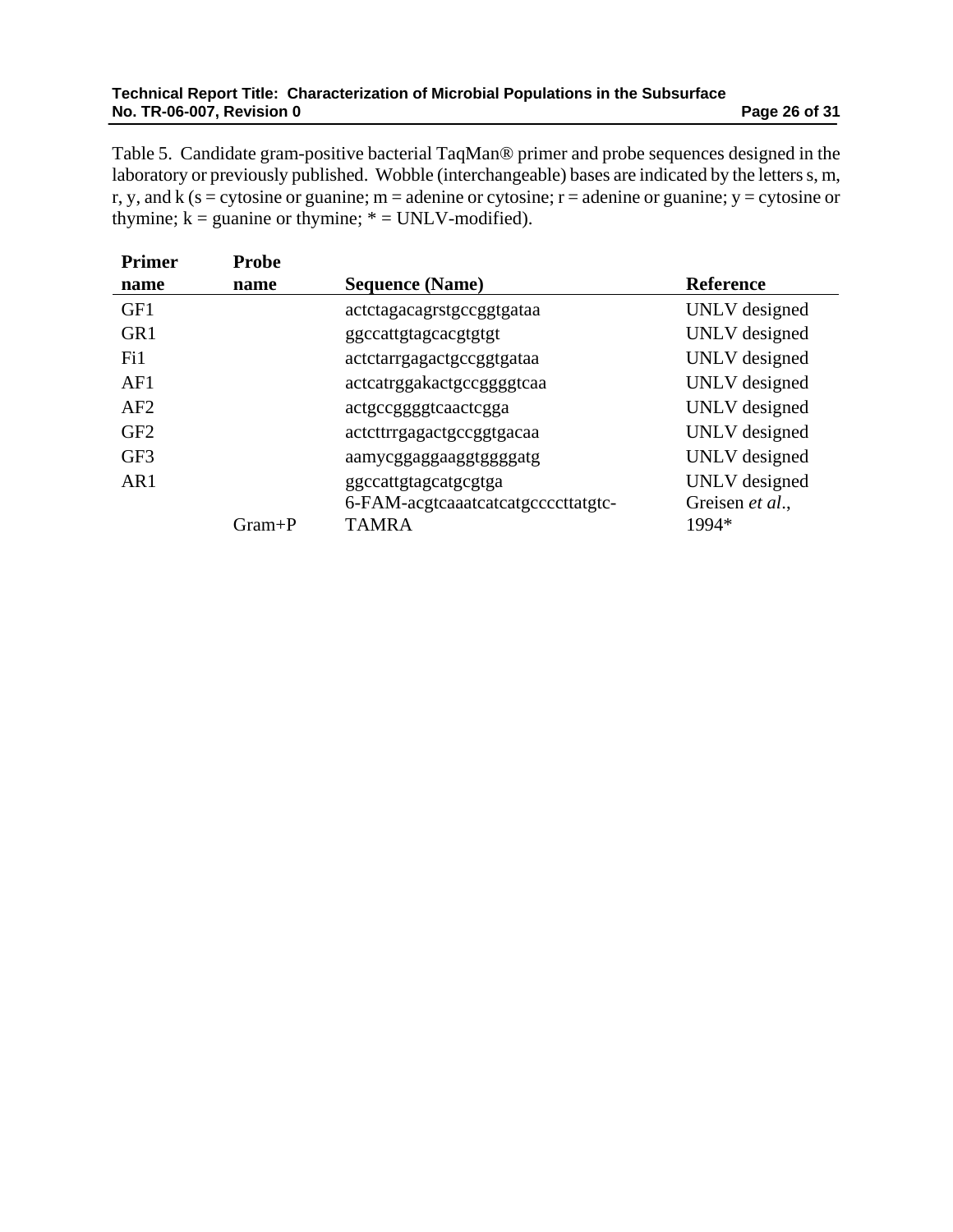#### **Technical Report Title: Characterization of Microbial Populations in the Subsurface No. TR-06-007, Revision 0 Page 27 of 31 Page 27 of 31 Page 27 of 31 Page 27 of 31 Page 27 of 31 Page 27 of 31 Page 27 of 31 Page 27 of 31 Page 27 of 31 Page 27 of 31 Page 27 of 31 Page 27 of 31 Page 27 of 31 Page 27 of 31**

Table 6. QPCR results obtained for 27 Phyla using gram-positive bacterial primers and probe. Ten nanograms of bacterial DNA were used per PCR assay with one exception, *C. perfringens* (5 ng). Human DNA consisted of 15 nanograms, and fungal DNA consisted of 2.77 x 10<sup>4</sup> *S. chartarum* templates and 3.97 x 10<sup>5</sup> *A. fumigatus* templates. Two replicates were amplified for each DNA sample with one exception *D. meridiei* (n=4). Ct value is inversely proportional to the concentration of DNA measured, and a Ct value of 40 represents a negative result (QPCR = quantitative polymerase chain reaction; Neg = gram-negative; Pos = gram-positive; N/A = not applicable) (DID R01PC.002, TDA ATCC Gram+ ORD-RF-01.xls).

|                                        |                       | <b>Mean Ct</b> |                  |
|----------------------------------------|-----------------------|----------------|------------------|
|                                        | Gram                  | value          | <b>Standard</b>  |
| Organism                               | <b>Classification</b> | $(n=2)$        | <b>Deviation</b> |
| Aeropyrum pernix (Archaea)             | Neg                   | 40.00          |                  |
| Methanococcus maripaludis (Archaea)    | Neg                   | 40.00          |                  |
| Hydrogenothermus marinus               | Neg                   | 40.00          |                  |
| Thermotoga maritima                    | <b>Neg</b>            | 40.00          |                  |
| Thermodesulfobacterium commune         | <b>Neg</b>            | 40.00          |                  |
| Deinococcus radiodurans                | Pos                   | 40.00          |                  |
| Chrysiogenes arsenatis                 | Neg                   | 40.00          |                  |
| Chloroflexus aurantiacus               | <b>Neg</b>            | 40.00          |                  |
| Thermomicrobium roseum                 | <b>Neg</b>            | 40.00          |                  |
| Thermodesulfovibrio yellowstonii       | <b>Neg</b>            | 40.00          | ---              |
| Geovibrio thiophilus                   | Neg                   | 40.00          | ---              |
| Nostoc sp.                             | Neg                   | 40.00          | ---              |
| Chlorobium tepidum                     | Neg                   | 40.00          | ---              |
| Methylobacterium extorquens            | Neg                   | 40.00          |                  |
| Hydrogenophaga pseudoflava             | Neg                   | 40.00          |                  |
| Shewanella oneidensis                  | Neg                   | 40.00          | ---              |
| Desulfovibrio vulgaris subsp. vulgaris | Neg                   | 40.00          |                  |
| Geobacter sulfurreducens               | Neg                   | 40.00          | ---              |
| <b>Bacillus cereus</b>                 | Pos                   | 17.04          | 0.09             |
| Bacillus halodurans Nielsen et al.     | Pos                   | 15.43          | 0.06             |
| <b>Bacillus subtilis</b>               | Pos                   | 18.35          | 0.50             |
| Clostridium difficile                  | Pos                   | 15.43          | 0.03             |
| <b>Clostridium perfringens</b>         | Pos                   | 18.63          | 0.00             |
| Desulfosporosinus meridiei             | Pos                   | 18.97          | 2.18             |
| Arthrobacter crystallopoietes          | Pos                   | 26.96          | 0.19             |
| Cellulomonas fimi                      | Pos                   | 26.60          | 0.06             |
| Gordonia rubripertincta                | Pos                   | 26.63          | 0.18             |
| Microbacterium flavescens              | Pos                   | 28.27          | 0.07             |
| <b>Micrococcus</b> luteus              | Pos                   | 40.00          | $---$            |
| Rhodococcus erythropolis               | Pos                   | 24.72          | 0.10             |
| Planctomyces maris                     | <b>Neg</b>            | 40.00          |                  |
| Parachlamydia acanthamoebae            | <b>Neg</b>            | 40.00          | ---              |
| Borrelia burgdorferi                   | Neg                   | 20.47          | 0.18             |
| Fibrobacter intestinalis               | Neg                   | 40.00          |                  |
| Geothrix fermentans                    | Neg                   | 40.00          |                  |
| <b>Bacteroides</b> fragilis            | Neg                   | 40.00          |                  |
| Ilyobacter insuetus                    | Neg                   | 40.00          |                  |
| Verrucomicrobium spinosum              | Neg                   | 40.00          |                  |
| Dictyoglomus thermophilum              | Neg                   | 40.00          |                  |
| Stachybotrys chartarum                 | N/A                   | 40.00          |                  |
| Aspergillus fumigatus                  | N/A                   | 40.00          |                  |
| Human DNA                              | N/A                   | 40.00          |                  |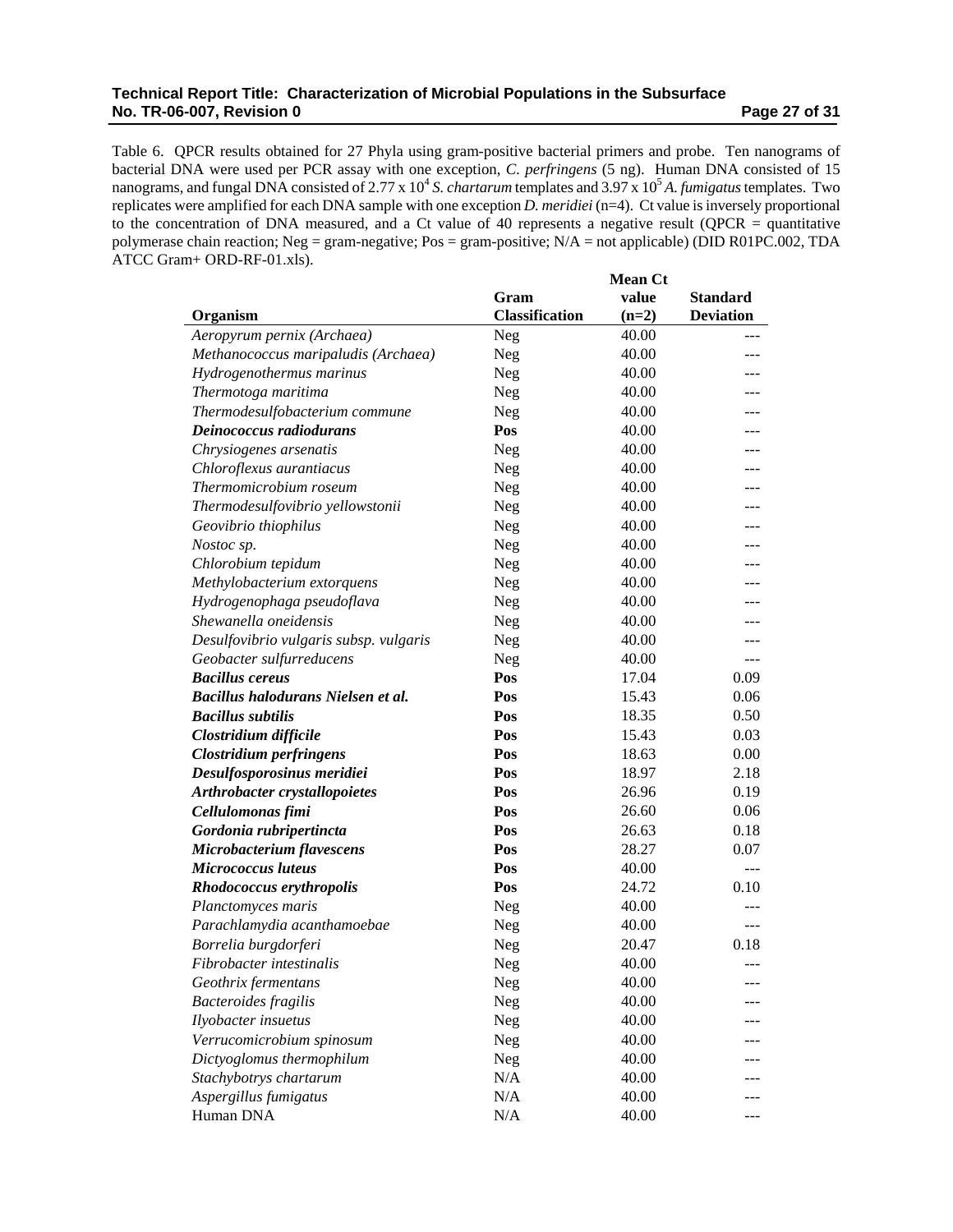#### **Technical Report Title: Characterization of Microbial Populations in the Subsurface No. TR-06-007, Revision 0 Page 28 of 31 Page 28 of 31 Page 28 of 31 Page 28 of 31**

Table 7. QPCR results obtained for 26 Phyla using Actinobacteria-specific primers and probe. Five nanograms of bacterial DNA were used per PCR assay. Human DNA consisted of 15 nanograms, and *A. fumigatus* DNA consisted of 3.97 x  $10^5$  templates. Two replicates were amplified for each DNA sample with one exception *P. acanthamoebae* (n=1). Ct value is inversely proportional to the concentration of DNA measured, and a Ct value of 40 represents a negative result (QPCR = quantitative polymerase chain reaction; Neg = gram-negative; Pos = gram-positive;  $N/A$  = not applicable; nd = not determined) (DID R01PC.003, TDA ATCC Actino ORD-RF-01.xls).

|                                        | <b>Mean Ct</b>        |         |                  |
|----------------------------------------|-----------------------|---------|------------------|
|                                        | Gram                  | value   | <b>Standard</b>  |
| Organism                               | <b>Classification</b> | $(n=2)$ | <b>Deviation</b> |
| Aeropyrum pernix (Archaea)             | Neg                   | 40.00   |                  |
| Methanococcus maripaludis (Archaea)    | Neg                   | 40.00   | ---              |
| Hydrogenothermus marinus               | Neg                   | 40.00   |                  |
| Thermotoga maritima                    | Neg                   | 40.00   |                  |
| Thermodesulfobacterium commune         | Neg                   | 40.00   |                  |
| Deinococcus radiodurans                | Pos                   | 40.00   |                  |
| Chrysiogenes arsenatis                 | Neg                   | 40.00   | ---              |
| Chloroflexus aurantiacus               | <b>Neg</b>            | 40.00   |                  |
| Thermomicrobium roseum                 | Neg                   | 40.00   |                  |
| Thermodesulfovibrio yellowstonii       | <b>Neg</b>            | nd      |                  |
| Geovibrio thiophilus                   | <b>Neg</b>            | 40.00   | $---$            |
| <i>Nostoc</i> sp.                      | Neg                   | 32.22   | 0.48             |
| Chlorobium tepidum                     | Neg                   | 40.00   |                  |
| Methylobacterium extorquens            | Neg                   | 40.00   | ---              |
| Hydrogenophaga pseudoflava             | Neg                   | 40.00   | ---              |
| Shewanella oneidensis                  | Neg                   | 40.00   | ---              |
| Desulfovibrio vulgaris subsp. vulgaris | Neg                   | 40.00   | ---              |
| Geobacter sulfurreducens               | Neg                   | 40.00   |                  |
| <b>Bacillus</b> cereus                 | Pos                   | 40.00   | ---              |
| Bacillus halodurans Nielsen et al.     | Pos                   | 40.00   | ---              |
| <b>Bacillus</b> subtilis               | Pos                   | 40.00   |                  |
| Clostridium difficile                  | Pos                   | 40.00   |                  |
| Clostridium perfringens                | Pos                   | 40.00   | ---              |
| Desulfosporosinus meridiei             | Pos                   | 27.60   | 1.60             |
| Arthrobacter crystallopoietes          | Pos                   | 19.05   | 0.11             |
| Cellulomonas fimi                      | Pos                   | 18.99   | 0.12             |
| Gordonia rubripertincta                | Pos                   | 27.13   | 0.12             |
| Microbacterium flavescens              | Pos                   | 20.75   | 0.24             |
| <b>Micrococcus</b> luteus              | Pos                   | 27.99   | 0.37             |
| Rhodococcus erythropolis               | Pos                   | 25.62   | 0.14             |
| Planctomyces maris                     | Neg                   | 40.00   |                  |
| Parachlamydia acanthamoebae            | <b>Neg</b>            | 39.96   | ---              |
| Borrelia burgdorferi                   | Neg                   | 40.00   | $---$            |
| Fibrobacter intestinalis               | Neg                   | 40.00   |                  |
| Geothrix fermentans                    | Neg                   | 40.00   |                  |
| <b>Bacteroides</b> fragilis            | Neg                   | 40.00   |                  |
| Ilyobacter insuetus                    | Neg                   | 40.00   |                  |
| Verrucomicrobium spinosum              | Neg                   | 40.00   |                  |
| Dictyoglomus thermophilum              | Neg                   | 40.00   |                  |
| Stachybotrys chartarum                 | N/A                   | nd      |                  |
| Aspergillus fumigatus                  | N/A                   | 40.00   |                  |
| Human DNA                              | N/A                   | 40.00   |                  |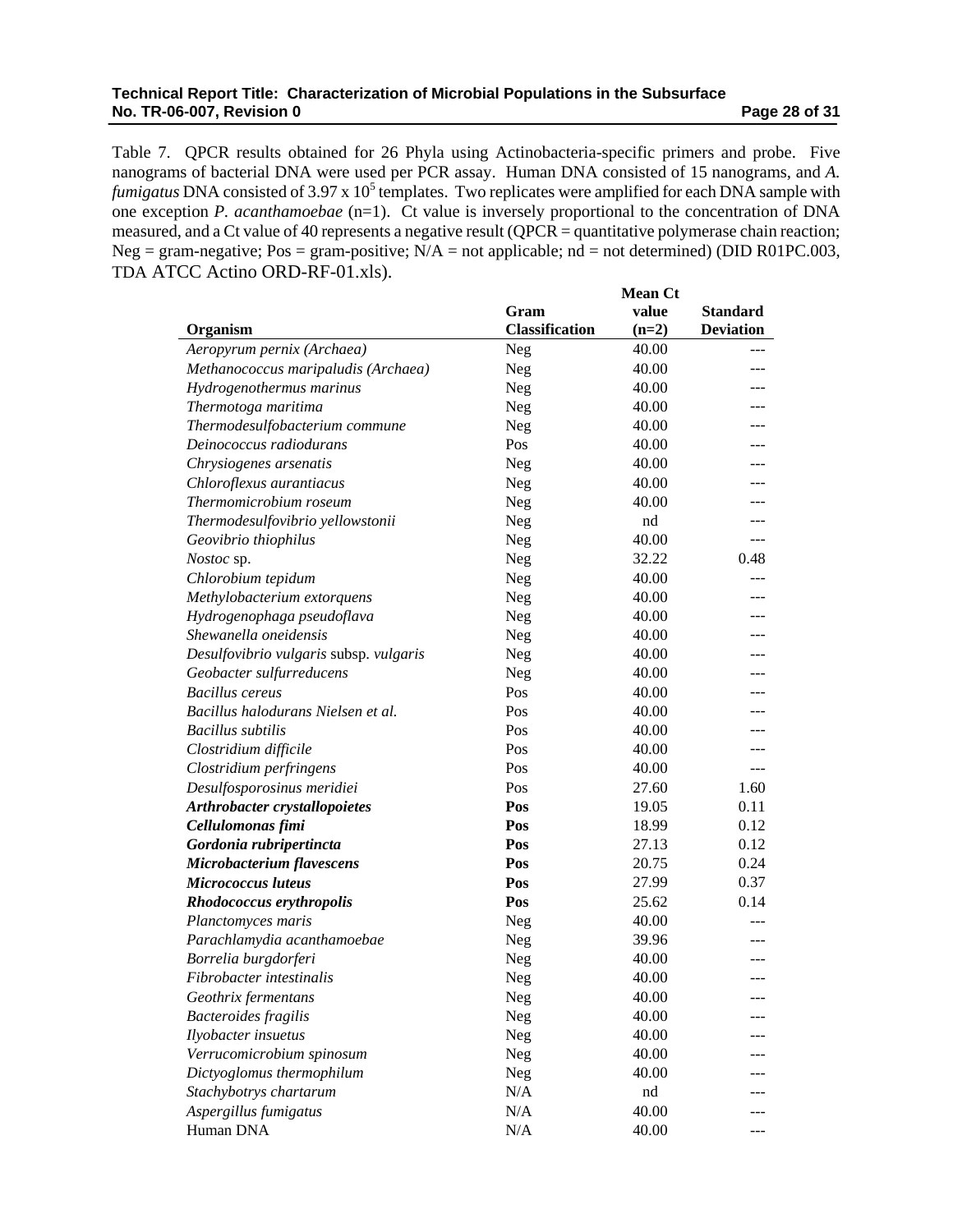#### **Technical Report Title: Characterization of Microbial Populations in the Subsurface No. TR-06-007, Revision 0 Page 29 of 31 <b>Page 29 of 31**

Table 8. QPCR results obtained for Yucca Mountain core samples amplified with universal bacterial primers and probe. DNA was extracted from 0.5 gram of dust from each core sample using the Power Soil DNA Isolation Kit. PCR quantitation standards consisted of *Bacillus atrophaeus* spore suspensions of known concentration extracted using the same protocol used with core samples. Four replicates were analyzed for each DNA core sample with some exceptions, core 6 (n=2) and cores 8, 9, 12, and 18 (n=3). The lower detection limit (LDL) was 22 templates per gram (QPCR  $=$ quantitative polymerase chain reaction;  $HRC =$  Harry Reid Center for Environmental Studies; nd = not determined; Std. Dev. = Standard deviation) (DID R01PC.004, TDA CoresUniv ORD-RF-01.xls).

|                         |                | <b>Mean</b>          |              |
|-------------------------|----------------|----------------------|--------------|
| Specimen Id.            | <b>HRC</b>     | <b>Templates per</b> |              |
| <b>Chain of custody</b> | Id.            | $gram (n=4)$         | Std. Dev.    |
| 2041278 <sup>a</sup>    | 1              | $1.38E + 05$         | $1.16E + 04$ |
| 2041283                 | $\overline{2}$ | $9.14E + 04$         | $1.40E + 04$ |
| 2041286                 | 3              | $8.73E + 05$         | $1.08E + 05$ |
| $2041279^b$             | $\overline{4}$ | $1.65E + 04$         | $3.76E + 03$ |
| 2041288                 | 5              | nd                   |              |
| 2041284                 | 6              | $8.92E + 03$         | $4.89E + 02$ |
| $2041289^{\rm c}$       | 7              | $3.74E + 04$         | $1.45E + 04$ |
| 2041292                 | 8              | $1.08E + 04$         | $1.73E + 03$ |
| 2041282                 | 9              | $8.32E + 03$         | $7.43E + 02$ |
| $2041277$ <sup>d</sup>  | 10             | $7.69E + 06$         | $2.60E + 06$ |
| 2041287                 | 11             | $2.65E + 05$         | $6.80E + 04$ |
| 2041281                 | 12             | $2.45E + 04$         | $6.16E + 03$ |
| $2041276^e$             | 13             | $1.88E + 05$         | $3.85E + 04$ |
| 2041290                 | 14             | $6.13E + 05$         | 7.89E+04     |
| 2041291                 | 15             | nd                   |              |
| 2041280 <sup>f</sup>    | 16             | $8.02E + 04$         | $4.41E + 04$ |
| 2041285                 | 17             | $4.68E + 05$         | $3.28E + 05$ |
| 2041293                 | 18             | $1.44E + 04$         | $3.28E + 03$ |

<sup>a</sup>Topopah Spring Tuff, crystal poor member, lower lithophysal zone <sup>b</sup>Topopah Spring Tuff, crystal poor member, lower nonlithophysal zone c Topopah Spring Tuff, crystal poor member, middle lithophysal zone d Topopah Spring Tuff, crystal poor member, upper lithophysal zone e Topopah Spring Tuff, crystal rich member, lithophysal zone f Topopah Spring Tuff, crystal rich member, nonlithophysal zone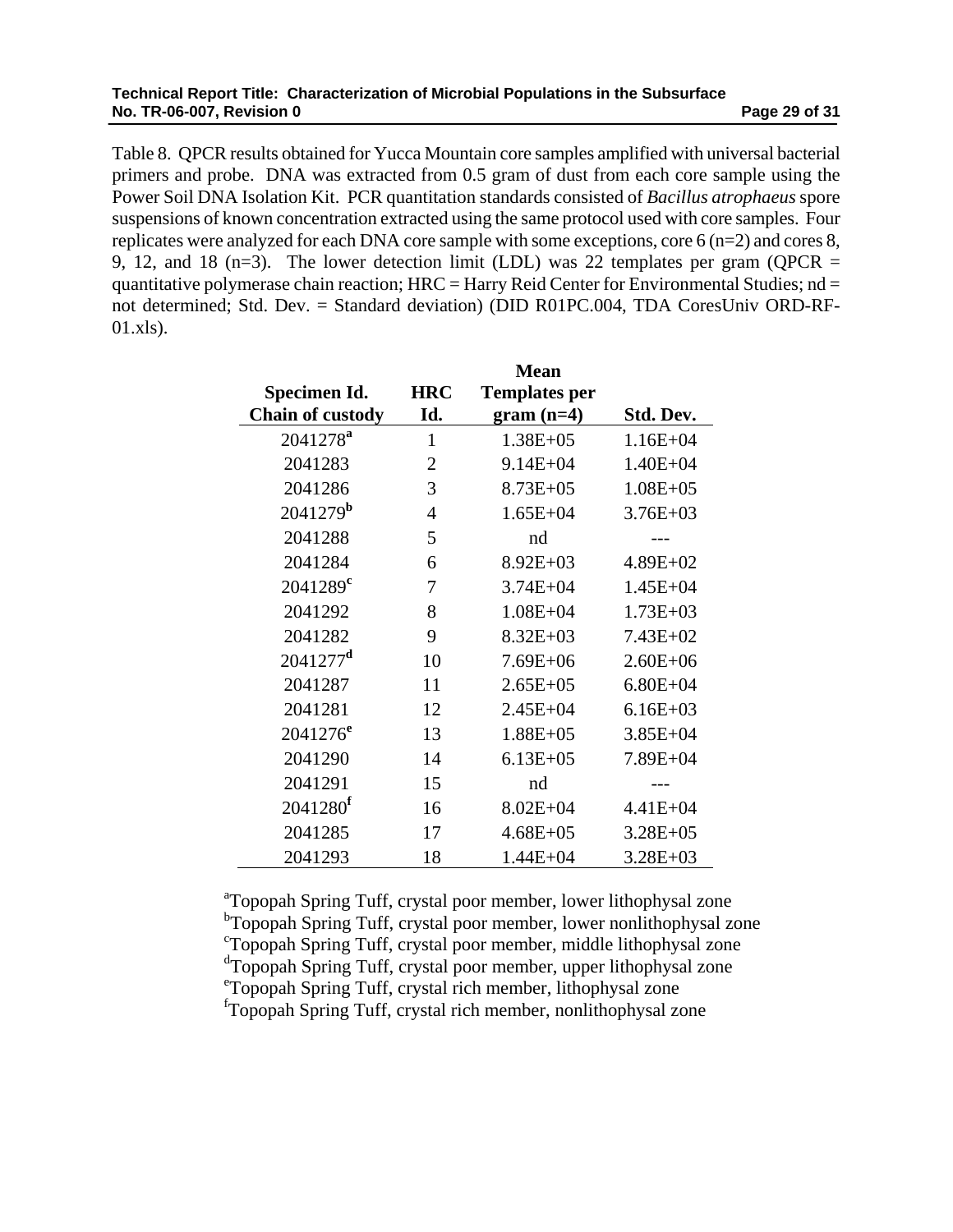#### **Technical Report Title: Characterization of Microbial Populations in the Subsurface No. TR-06-007, Revision 0 Page 30 of 31 Page 30 of 31 Page 30 of 31 Page 30 of 31**

Table 9. QPCR results obtained for Yucca Mountain core samples amplified with gram-positive bacterial primers and probe. DNA was extracted from 0.5 gram of dust from each core sample using the Power Soil DNA Isolation Kit. PCR quantitation standards consisted of *Bacillus atrophaeus* spore suspensions of known concentration extracted using the same protocol used with core samples. Two replicates were analyzed for each DNA core sample. See Table 8 for zone designation of each core (QPCR = quantitative polymerase chain reaction; HRC = Harry Reid Center for Environmental Studies;  $LDL = 21$  templates per gram;  $nd = not$  determined; Std. Dev. = Standard deviation) (DID R01PC.005, TDA CoresGram+ ORD-RF-01.xls).

|                         |                | <b>Mean</b>          |              |
|-------------------------|----------------|----------------------|--------------|
| Specimen Id.            | <b>HRC</b>     | <b>Templates per</b> |              |
| <b>Chain of custody</b> | Id.            | $gram (n=2)$         | Std. Dev.    |
| 2041278                 | 1              | <b>LDL</b>           |              |
| 2041283                 | 2              | <b>LDL</b>           |              |
| 2041286                 | 3              | <b>LDL</b>           |              |
| 2041279                 | $\overline{4}$ | <b>LDL</b>           |              |
| 2041288                 | 5              | nd                   |              |
| 2041284                 | 6              | <b>LDL</b>           |              |
| 2041289                 | 7              | <b>LDL</b>           |              |
| 2041292                 | 8              | <b>LDL</b>           |              |
| 2041282                 | 9              | <b>LDL</b>           |              |
| 2041277                 | 10             | $4.54E + 03$         | $2.70E + 03$ |
| 2041287                 | 11             | <b>LDL</b>           |              |
| 2041281                 | 12             | <b>LDL</b>           |              |
| 2041276                 | 13             | <b>LDL</b>           |              |
| 2041290                 | 14             | LDL                  |              |
| 2041291                 | 15             | nd                   |              |
| 2041280                 | 16             | <b>LDL</b>           |              |
| 2041285                 | 17             | LDL                  |              |
| 2041293                 | 18             | <b>LDL</b>           |              |